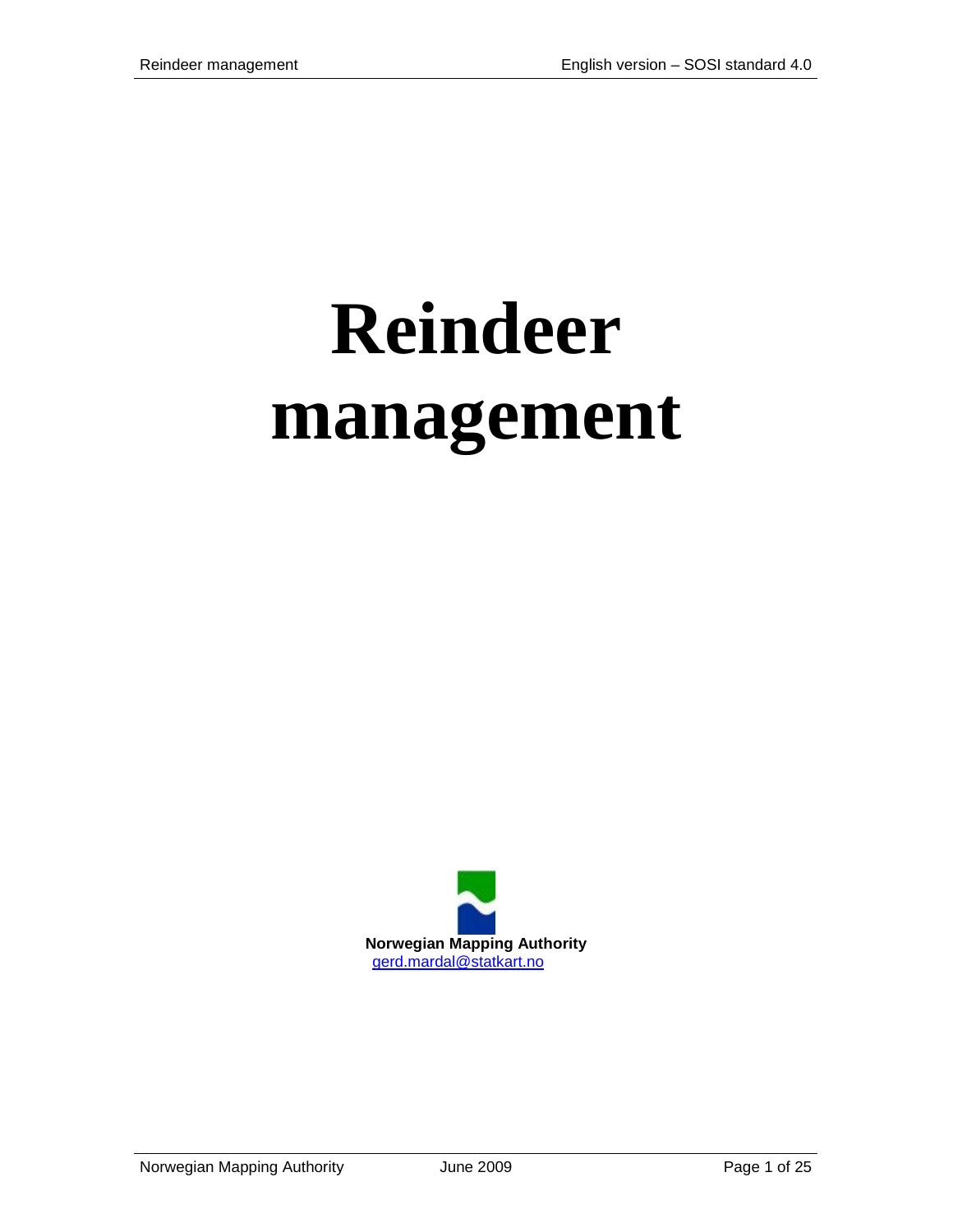# **Table of contents**

| 1.1 |          |                                                                                           |  |
|-----|----------|-------------------------------------------------------------------------------------------|--|
| 1.2 |          |                                                                                           |  |
|     | 1.2.1    |                                                                                           |  |
|     | 1.2.2    |                                                                                           |  |
|     | 1.2.3    |                                                                                           |  |
|     | 1.2.4    |                                                                                           |  |
|     | 1.2.5    |                                                                                           |  |
|     | 1.2.6    |                                                                                           |  |
|     | 1.2.7    |                                                                                           |  |
|     | 1.2.8    |                                                                                           |  |
|     | 1.2.9    |                                                                                           |  |
|     | 1.2.10   |                                                                                           |  |
|     | 1.2.11   |                                                                                           |  |
|     | 1.2.12   |                                                                                           |  |
|     | 1.2.13   |                                                                                           |  |
|     | 1.2.14   |                                                                                           |  |
|     | 1.2.15   |                                                                                           |  |
|     | 1.2.16   |                                                                                           |  |
|     | 1.2.17   |                                                                                           |  |
|     | 1.2.18   |                                                                                           |  |
|     | 1.2.19   |                                                                                           |  |
|     | 1.2.20   |                                                                                           |  |
|     | 1.2.21   | Association < <topo>&gt; ReindeerPastureDistrict-ReindeerPastureDistrictBoundary13</topo> |  |
|     | 1.2.22   |                                                                                           |  |
|     | 1.2.23   | Association << Topo>> ReindeerDrivingTrack-ReindeerDrivingTrackBoundary  14               |  |
|     | 1.2.24   |                                                                                           |  |
|     | 1.2.25   | Association ReindeerPastureDistrict-ReindeerHusbandryFacility 14                          |  |
|     | 1.2.26   |                                                                                           |  |
|     | 1.2.27   | Association ReindeerPastureDistrict-ReindeerMigrationTrack 15                             |  |
|     | 1.2.28   | Association << Topo>> SeasonalPasture-SeasonalPastureBoundary 15                          |  |
|     | 1.2.29   | Association < <topo>&gt; Round-upArea-RoundUpAreaBoundary 15</topo>                       |  |
|     | 1.2.30   | Association < <topo>&gt; Grazing enclosure-GrazingEnclosureBoundary 16</topo>             |  |
|     | 1.2.31   | Association ReindeerPastureArea-ReindeerHusbandryConventionArea  16                       |  |
|     | 1.2.32   |                                                                                           |  |
|     | 1.2.33   |                                                                                           |  |
|     | 1.2.34   |                                                                                           |  |
|     | 1.2.34.1 |                                                                                           |  |
|     | 1.2.34.2 |                                                                                           |  |
|     | 1.2.34.3 |                                                                                           |  |
|     | 1.2.34.4 |                                                                                           |  |
|     | 1.2.34.5 |                                                                                           |  |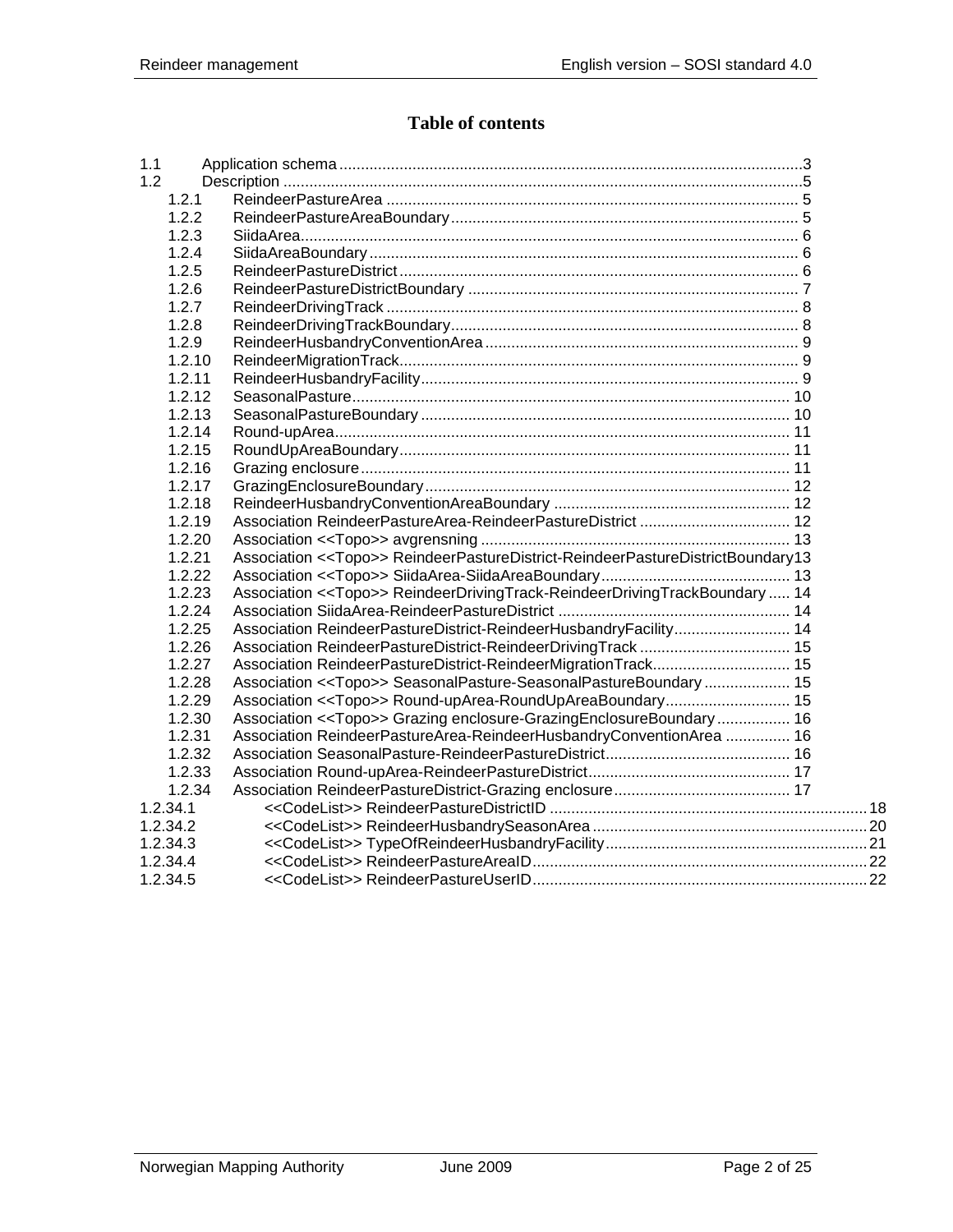# <span id="page-2-0"></span>**1.1 Application schema**

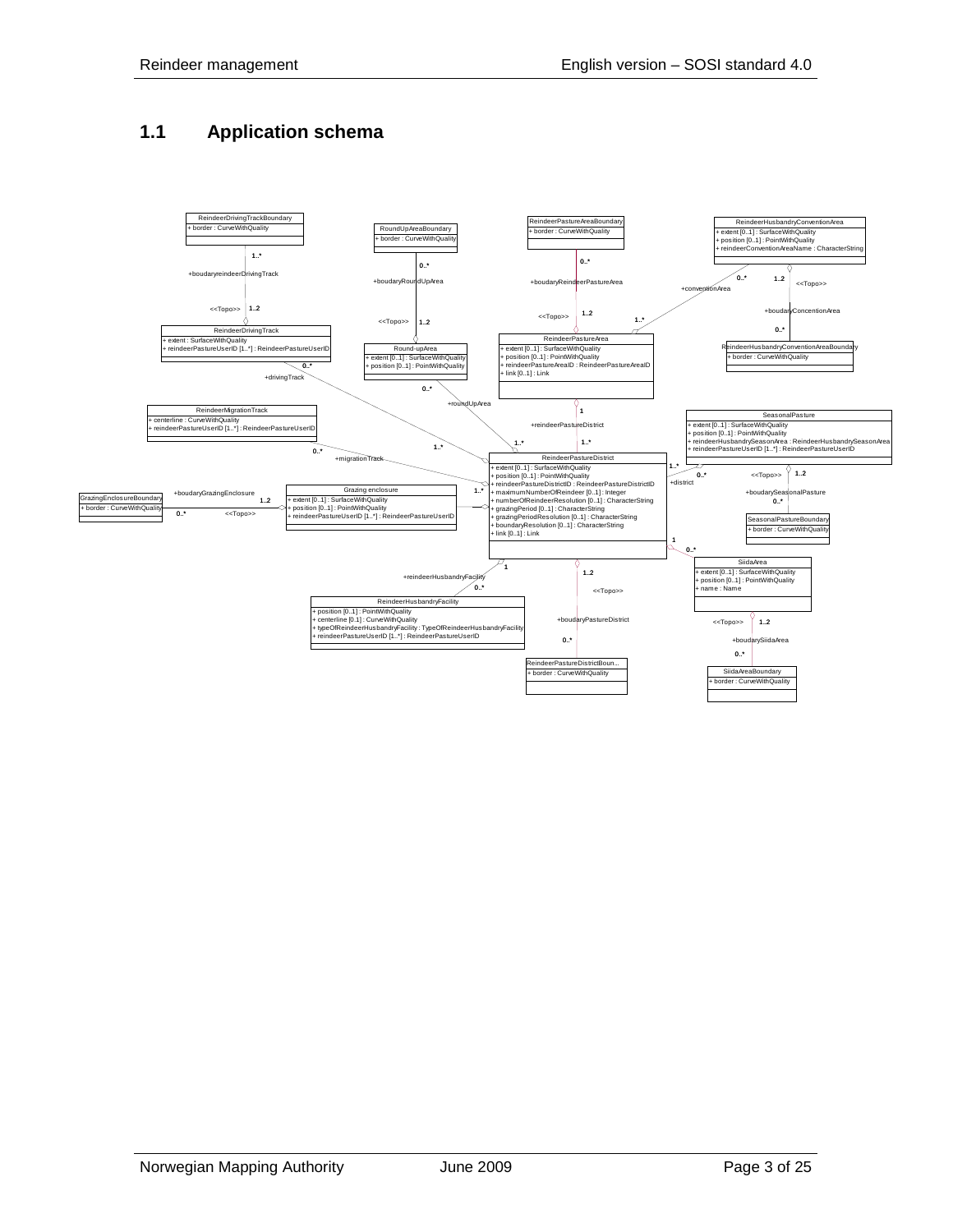#### **Codelists**

| < <codelist>&gt;</codelist>                                                      |
|----------------------------------------------------------------------------------|
| ReindeerPastureDistrictID                                                        |
| + Nuorta Mátta-Várjjat / Østre Sør-Varanger = ZA                                 |
| + Beacheveai / Pasvik = ZB<br>+ Oarjjit Mátta-Várjjat / Vestre Sør-Varanger = ZC |
| + Várjatnnjárga / Varangerhalvøya = ZD                                           |
| + Rággonjárga = ZE                                                               |
| + Olggut ?orgaš / Oarje-Deatnu / Nordkinnhalvøya / Vestertana = ZF               |
| + Siskkit ?orgaš ja Lágesduottar / Ifjordfjellet = ZG<br>+ Spierttanjárga = ZH   |
| + Spierttagáisá = ZJ                                                             |
| + Kárášjoga oarjjabealli / Karasjok vestre distrikt = ZL                         |
| + Kárašjoga nuortabealli / Karasjok østre distrikt = ZÅ                          |
| + Sállan / Sørøy = YA                                                            |
| + Fálá / Kvaløy = YB                                                             |
| + Gearretnjárga = YC<br>+ Fiettar = YD                                           |
| + Seainnus/Návggastat = YE                                                       |
| + Oarje-Sievju / Seiland Vest = YF                                               |
| + Nuorta-Sievju / Seiland Øst = YG                                               |
| + Stierdná / Stjernøya = YH<br>+ Beaskádas = YI                                  |
| + Lákkonjárga = YJ                                                               |
| + Joahkonjárga = YK                                                              |
| + Cuokcavuotna / Bergs fjord = YL                                                |
| + Seakkesnjárga ja Sildá / Frakfjord med Silda = YM                              |
| + Silvvetnjárga = YN                                                             |
| + Spalca = YP<br>+ Abborašša = YR                                                |
| + Fávrrosorda = YS                                                               |
| + Cohkolat ja Biertavárri = YT                                                   |
| + Skárfvággi = YU                                                                |
| + Ulisuolu / Uløy = YV                                                           |
| + Árdni / Gávvir / Arnøy/Kågen = YW<br>$+$ Orda = $YX$                           |
| + Beahcegealli = YY                                                              |
| + Iinnasuolu / Kanstadfjord/ Vestre Hinnøy = XA                                  |
| + Dielddasuolu / Tjeldøy = XD                                                    |
| + Kongs vikdalen = XE                                                            |
| + Roabat / Grovfjord = XG                                                        |
| + Oarjjit Sážža / Sør-Senja = XH<br>+ Fagerfjell = XI                            |
| + Nuorta Sážža / Nord-Senja = XJ                                                 |
| + Sállir / Kvaløya = XK                                                          |
| + Ráneš / Ringvassøya = XL                                                       |
| + Ráidná / Reinøya = XM                                                          |
| + Ruobbá / Rebbenesøya = XN                                                      |
| + Várdná / Vannøya = XP<br>+ Ittunjárga/ Rendalen = XR                           |
| + Uhcanjárga / Altevatn = XS                                                     |
| + Ivguláhku / Lakselvdalen/ Lyngsdalen = XT                                      |
| + Stuoranjárga / Tromsdalen/ Andersdalen - Stormheimen = XU                      |
| + Rosta = XV                                                                     |
| + Nuortanjárga / Helligskogen = XW<br>+ Meavki / Mauken = XX                     |
| + Deavddis / Dividalen = XY                                                      |
| + Stállonjárga / Hjerttinden = XZ                                                |
| + Gielas = XØ                                                                    |
| + Voengelh-Njaarke / Kappfjell/Bindal/Kolbotn = WA                               |
| + Jillen - Njaarke = WB                                                          |
| + Byrkije / Børgefjell = WD<br>+ Røssåga/Toven/ Syv søstre = WF                  |
| + Hierkiealma / Hestmannen / Strandtindene = WK                                  |
| $+$ Ildgruben = WL                                                               |
| + Dunderland/ Harodal/Glommen = WN                                               |
| + Balvatn = WP                                                                   |
| + Doukta = WR<br>+ Stajggo - Habmer = WS                                         |
| + Frostisen = WX                                                                 |
| + Skjomen = WZ                                                                   |
| + Gasken-Laante / Færen = VA                                                     |
| + Skæhkere / Skjækerfjell = VF                                                   |
| + Låarte / Luru = VG<br>+ Luvlie-Njåavmesje / Østre-Namdal = VJ                  |
| + Aarjel-Njaarke / Vestre-Namdal = VM                                            |
| + Fovsen-Njaarke / Fosen = VR                                                    |
| + Svahke / Elgå = UW                                                             |
| + Gåebrie / Riast/Hylling = UX                                                   |
| + Saanti / Essand = UZ<br>+ Femund = UY                                          |
| + Trollheimen = ØG                                                               |
| + Lom Tamreinlag = ØA                                                            |
| + Vågå Tamreinlag = ØB                                                           |
| $+$ Fram Reinslag = ØC                                                           |
| + Filefjell Reinlag = ØE<br>+ Rendal renselskap = RR                             |
|                                                                                  |
|                                                                                  |
|                                                                                  |
|                                                                                  |

ReindeerHusbandrySeasonArea  $+$  Spring pasture  $I = 1$ + Spring pasture II = 2 + Summer pasture I = 3 + Summer pasture II = 4 + Autumn pasture I = 5<br>+ Autumn pasture II = 6<br>+ Autumn winter pasture I = 7<br>+ Autumn winter pasture II = 8<br>+ Winter pasture I = 9<br>+ Winter pasture II = 10 <<CodeList>> TypeOfReindeerHusbandryFacility  $+\overline{\text{Cordoning fence}}, \overline{\text{permand}} = 1$ + Temporary cordoning fence = 2 + Grazing enclosure fence = 3 + Capture arm?? = 4 + Bridge = 5  $\frac{B_1B_2C_1}{B_1B_2C_2C_3D_4} = 6$ + Boat transportation for reindeer = 7 + Reindeer facility in general = 8 + Branding/tagging fence = 10 + Separation/loading fence, reindeer = 11 + Combined fence (tagging/slaughtering) = 12 + Field slaughtering facility = 13  $-M$ obile work fence  $= 14$ + House for reindeer herders = 15 + Herder's shed/cabin, warming hut = 16 + Much used tent site = 17  $-$  Turf hut  $= 18$  $+$  Boathouse/storeroom = 19 <<CodeList>> ReindeerPastureAreaID<br>
+ Nuorta-Finnmárku / Øst-Finnmark = Z<br>
+ Oarje-Finnmárku / Vest-Finnmark = Y<br>
+ Tromsa / Troms = X<br>
+ Nordkinda / Nordlanden/Nordland = W<br>
+ Nordkinda / Nordlanden/Nordland = W<br>
+ Nordlanden / Nordla  $+$  Balvatn = WP

<<CodeList>> ReindeerPastureUserID <<CodeList>>+ Nuorta Mátta-Várjjat / Østre Sør-Varanger = ZA + Beacheveai / Pasvik = ZB + Oarjjit Mátta-Várjjat / Vestre Sør-Varanger = ZC<br>+ Várjatnnjárga / Varangerhalvøya = ZD<br>+ Rággonjárga = ZE<br>+ Rággonjárga = ZE<br>+ Sigkki ?orgaš / Oarje-Deatnu / Nordkinnhalvøya / Vestertana = ZF<br>+ Sigkkit ?orgaš ja Lágesdu + Spiertugáisá $=2I$ <br>
+ Kárášjoga o<br/>arjjabealli / Karasjok vestre distrikt $=Z\bar{A}$ + Kárášjoga nuot<br/>rabealli / Karasjok østre distrikt $=Z\bar{A}$ + Sállan / Sørøy <br/>  $=$ YF & Arrelarity and  $=$  Western Arrelar<br/>+ Lákkonjárga = YK<br>+ Joahkonjárga = YK<br>+ Cuokcavuotna / Bergsfjord = YL<br>+ Seakkesnjárga = YN<br>+ Sjivvetnjárga = YN<br>+ Spalca = YP<br>+ Abborašša = YR + Fávrrosorda = YS<br>+ Skárfvággi = YU<br>+ Skárfvággi = YU<br>+ Ulisuolu / Uløy = YV<br>+ Árdni / Gávvir / Arnøy/Kågen = YW<br>+ Orda = YX<br>+ Beahcegealli = YY<br>+ Hinnasuolu / Kanstadfjord/ Vestre Hinnøy = XA + Dielddasuolu / Tjeldøy = XD + Kongsvikdalen = XE + Roabat / Grovfjord = XG + Oarjjit Sážža / Sør-Senja = XH + Fagerfjell = XI + Nuorta Sážža / Nord-Senja = XJ + Sállir / Kvaløya = XK + Ráneš / Ringvassøya = XL + Ráidná / Reinøya = XM + Ruobbá / Rebbenesøya = XN + Várdná / Vannøya = XP + Ittunjárga/ Rendalen = XR + Uhcanjárga / Altevatn = XS + Ivguláhku / Lakselvdalen/ Lyngsdalen = XT + Stuoranjárga / Tromsdalen/ Andersdalen - Stormheimen = XU + Rosta = XV + Nuortanjárga / Helligskogen = XW + Meavki / Mauken = XX + Deavddis / Dividalen = XY + Stállonjárga / Hjerttinden = XZ + Gielas = XØ + Voengelh-Njaarke / Kappfjell/Bindal/Kolbotn = WA<br>+ Jillen - Njaarke = WB<br>+ Byrkije / Børgefjell = WD<br>+ Rossågar/Toven/ Syv søstre = WF<br>+ Rierkiealma / Hestmannen / Strandtindene = WK<br>+ Iblgruben = WL<br>+ Dunderland/ Harod + Doukta = WR + Stajggo - Habmer = WS + Frostisen = WX + Skaken-Laante / Færen = VA<br>+ Skæhkere / Skjækerfjell = VF<br>+ Låarte / Luru = VG<br>+ Luvlie-Njåavmesje / Østre-Namdal = VI<br>+ Åarjel-Njaarke / Fosen = VR<br>+ Fovsen-Njaarke / Fosen = VR + Svahke / Elgå = UW + Gåebrie / Riast/Hylling = UX + Saanti / Essand = UZ + Femund = UY  $+$  Trollheimen =  $\emptyset$ G + Lom Tamreinlag = ØA + Vågå Tamreinlag = ØB + Fram Reinslag = ØC + Filefjell Reinlag = ØE + Rendal renselskap = RR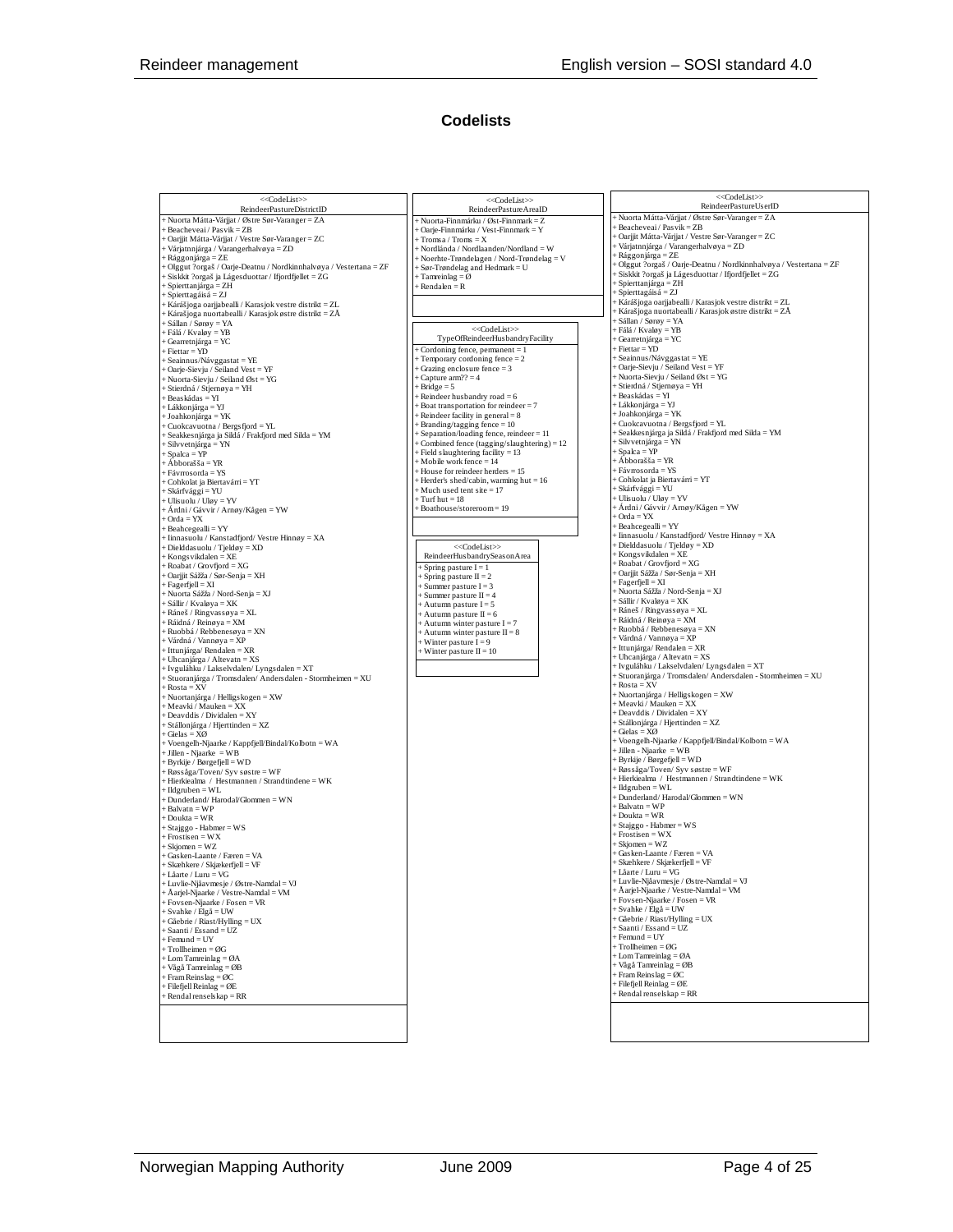# <span id="page-4-0"></span>**1.2 Description**

# <span id="page-4-1"></span>**1.2.1 ReindeerPastureArea**

| $\overline{N}$ | Name/<br>Role name                             | Description                                                                                                                                                                                                                                                                                                   | Obligation/<br>Condition | Maximum<br>Occurrenc<br>e | Type                                    | Constraint       |
|----------------|------------------------------------------------|---------------------------------------------------------------------------------------------------------------------------------------------------------------------------------------------------------------------------------------------------------------------------------------------------------------|--------------------------|---------------------------|-----------------------------------------|------------------|
| $\overline{1}$ | <b>Class</b><br><b>ReindeerPasture</b><br>Area | common administrative<br>unit for several reindeer<br>pasture districts                                                                                                                                                                                                                                       |                          |                           |                                         |                  |
| 1.1            | extent                                         | area over which an object<br>extends                                                                                                                                                                                                                                                                          | 0                        | 1                         | <b>SurfaceWithQu</b><br>ality           |                  |
| 1.2            | position                                       | location where the object<br>exists                                                                                                                                                                                                                                                                           | $\overline{0}$           | $\mathbf 1$               | <b>PointWithQuali</b><br>ty             |                  |
| 1.3            | reindeerPastureA<br>realD                      | identification of a reindeer<br>pasture area                                                                                                                                                                                                                                                                  | $\overline{1}$           | $\overline{1}$            | <b>ReindeerPastu</b><br>reArealD        |                  |
| 1.4            | link                                           | information about area<br>manager, local offices, etc.<br>Note: Could be a link to<br>the District Reindeer<br>Husbandry<br>Administration's web<br>pages, cf.<br>http://www.reindrift.no/inde<br>x.gan?id=846&subid=0                                                                                        | $\overline{0}$           | 1                         | Link                                    |                  |
| 1.5            | Role<br>reindeerPasture<br><b>District</b>     | Description of association:<br>Nesten alle<br>reinbeitedistrikt inngår i ett<br>reinbeiteområde, bortsett<br>fra et distrikt som går over<br>to reinbeiteområder på<br>grensen Finnmark/Troms.<br>Dette er ikke etter normen<br>fra Reindriftsforvaltningen,<br>men en har likevel måttet<br>akseptere dette. | 1                        | N                         | <b>ReindeerPastu</b><br>reDistrict      | Aggregrati<br>on |
| 1.6            | Role<br>boudaryReindeer<br>PastureArea         |                                                                                                                                                                                                                                                                                                               | 0                        | $\mathsf{N}$              | <b>ReindeerPastu</b><br>reAreaBoundar   | Aggregrati<br>on |
| 1.7            | Role<br>conventionArea                         |                                                                                                                                                                                                                                                                                                               | $\overline{0}$           | $\overline{N}$            | ReindeerHusb<br>andryConventi<br>onArea | Aggregrati<br>on |

# <span id="page-4-2"></span>**1.2.2 ReindeerPastureAreaBoundary**

| <b>No</b> | Name/<br>Role name                                     | Description                                                        | Obligation/   Maximum<br>Condition | Occurrenc<br>е | Type                        | Constraint |
|-----------|--------------------------------------------------------|--------------------------------------------------------------------|------------------------------------|----------------|-----------------------------|------------|
|           | <b>Class</b><br><b>ReindeerPasture</b><br>AreaBoundary | demarcates a reindeer<br>pasture area                              |                                    |                |                             |            |
| 2.1       | border                                                 | course following the<br>transition between<br>different real world |                                    |                | <b>CurveWithQual</b><br>ity |            |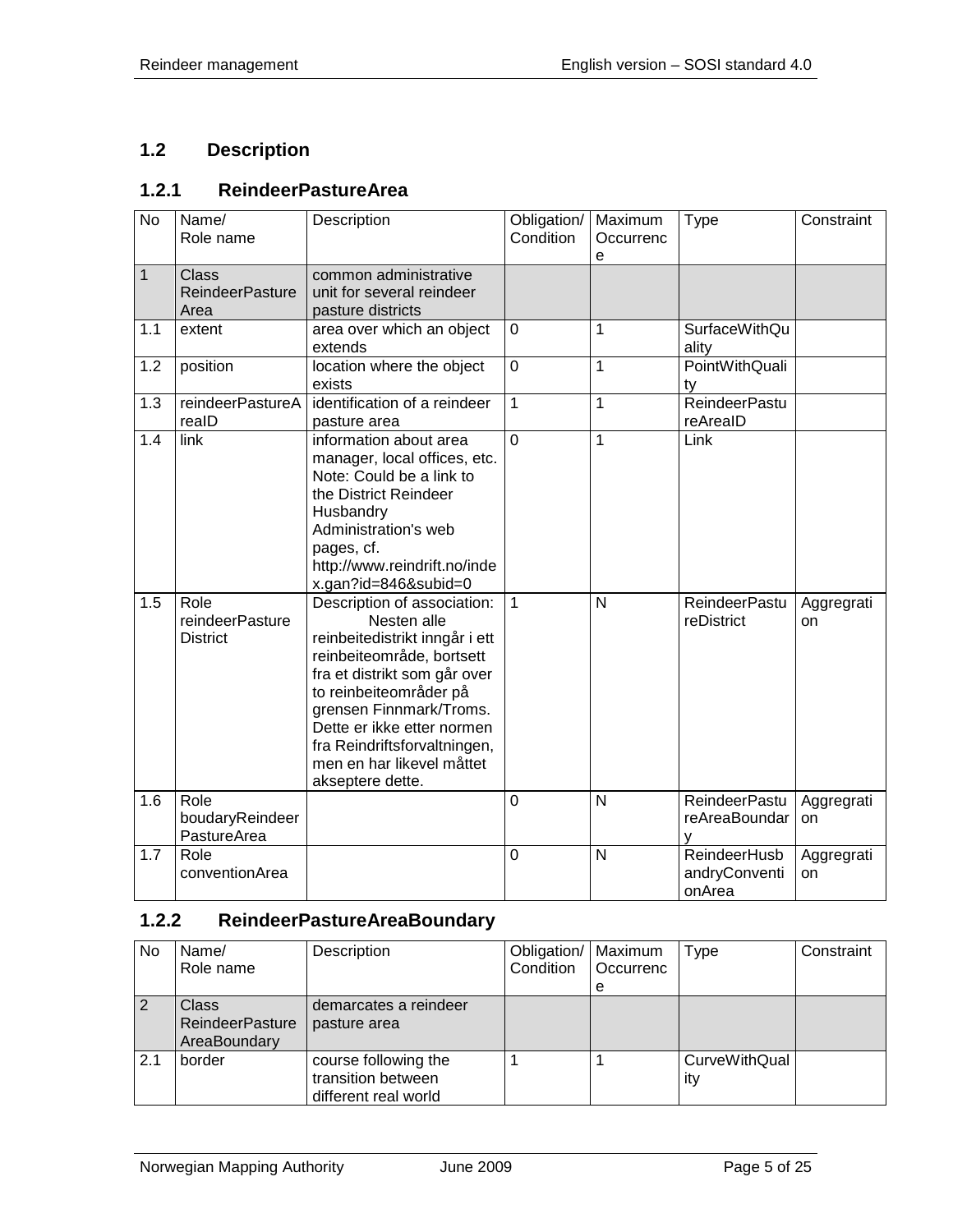|     |                                                     | phenomena |  |                         |  |
|-----|-----------------------------------------------------|-----------|--|-------------------------|--|
| 2.2 | Role<br>(unnamed)<br><b>ReindeerPasture</b><br>Area |           |  | ReindeerPastu<br>reArea |  |

#### <span id="page-5-0"></span>**1.2.3 SiidaArea**

| No  | Name/<br>Role name                                             | Description                          | Obligation/<br>Condition | Maximum<br>Occurrenc | <b>Type</b>                        | Constraint       |
|-----|----------------------------------------------------------------|--------------------------------------|--------------------------|----------------------|------------------------------------|------------------|
|     |                                                                |                                      |                          | е                    |                                    |                  |
| 3   | <b>Class</b><br>SiidaArea                                      | area unit used by grazing<br>group   |                          |                      |                                    |                  |
| 3.1 | extent                                                         | area over which an object<br>extends | $\Omega$                 |                      | <b>SurfaceWithQu</b><br>ality      |                  |
| 3.2 | position                                                       | location where the object<br>exists  | $\mathbf 0$              |                      | PointWithQuali<br>tv               |                  |
| 3.3 | name                                                           |                                      |                          |                      | Name                               |                  |
| 3.4 | Role<br>boudarySiidaAre<br>a                                   |                                      | 0                        | N                    | SiidaAreaBoun<br>dary              | Aggregrati<br>on |
| 3.5 | Role<br>(unnamed)<br><b>ReindeerPasture</b><br><b>District</b> |                                      |                          |                      | <b>ReindeerPastu</b><br>reDistrict |                  |

# <span id="page-5-1"></span>**1.2.4 SiidaAreaBoundary**

| No             | Name/<br>Role name                    | Description                                                                     | Obligation/<br>Condition | Maximum<br>Occurrenc<br>е | <b>Type</b>                 | Constraint |
|----------------|---------------------------------------|---------------------------------------------------------------------------------|--------------------------|---------------------------|-----------------------------|------------|
| $\overline{4}$ | <b>Class</b><br>SiidaAreaBounda<br>ry | demarcates a siida area                                                         |                          |                           |                             |            |
| 4.1            | border                                | course following the<br>transition between<br>different real world<br>phenomena |                          |                           | <b>CurveWithQual</b><br>ity |            |
| 4.2            | Role<br>(unnamed)<br>SiidaArea        |                                                                                 |                          | 2                         | SiidaArea                   |            |

## <span id="page-5-2"></span>**1.2.5 ReindeerPastureDistrict**

| No              | Name/<br>Role name                                        | Description                                    | Obligation/<br>Condition | Maximum<br>Occurrenc<br>е | <b>Type</b>                          | Constraint |
|-----------------|-----------------------------------------------------------|------------------------------------------------|--------------------------|---------------------------|--------------------------------------|------------|
| $5\overline{)}$ | <b>Class</b><br><b>ReindeerPasture</b><br><b>District</b> | administrative area unit                       |                          |                           |                                      |            |
| 5.1             | extent                                                    | area over which an object<br>extends           | $\Omega$                 |                           | <b>SurfaceWithQu</b><br>ality        |            |
| 5.2             | position                                                  | location where the object<br>exists            | $\Omega$                 |                           | PointWithQuali                       |            |
| 5.3             | reindeerPasture<br><b>DistrictID</b>                      | identification of reindeer<br>pasture district |                          |                           | <b>ReindeerPastu</b><br>reDistrictID |            |
| 5.4             | maximumNumbe                                              | specified maximum                              | 0                        |                           | Integer                              |            |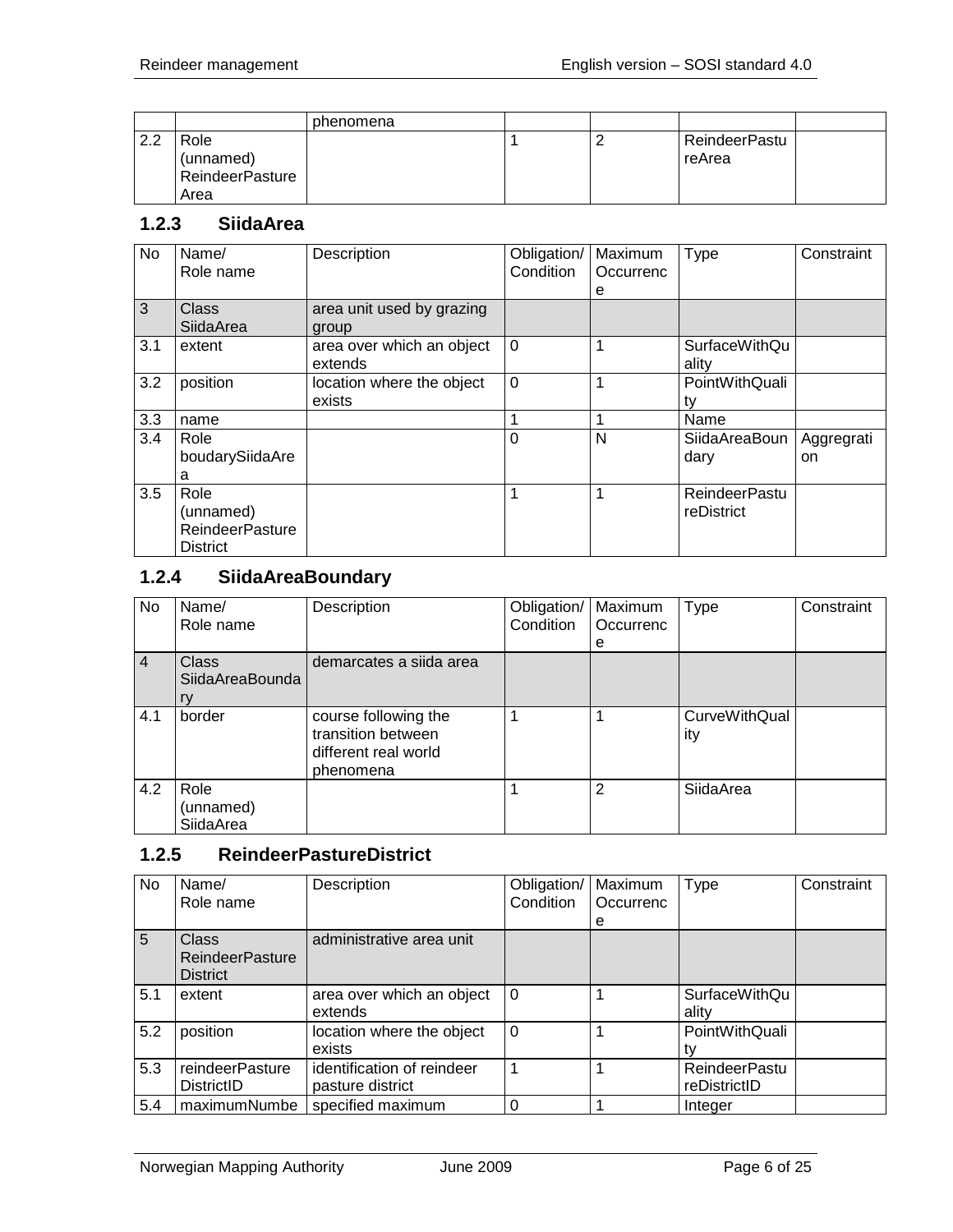|                | rOfReindeer                  | number of reindeer                                   |                |              |                      |            |
|----------------|------------------------------|------------------------------------------------------|----------------|--------------|----------------------|------------|
| 5.5            | numberOfReinde               | decision-making body and                             | $\overline{0}$ | 1            | CharacterStrin       |            |
|                | erResolution                 | date of resolution                                   |                |              | g                    |            |
| 5.6            | grazingPeriod                | established grazing period                           | $\mathbf 0$    | 1            | CharacterStrin       |            |
|                |                              | in a reindeer pasture                                |                |              | g                    |            |
|                |                              | district Note: e.g. 1 Jan. -                         |                |              |                      |            |
|                |                              | 31 Dec.                                              |                |              |                      |            |
| 5.7            | grazingPeriodRe              | decision-making body and                             | 0              | 1            | CharacterStrin       |            |
|                | solution                     | date of resolution                                   |                |              | g                    |            |
| 5.8            | boundaryResoluti             | decision-making body and                             | 0              | 1            | CharacterStrin       |            |
|                | on                           | date of resolution                                   |                |              | g                    |            |
| 5.9            | link                         | reference to reindeer                                | 0              | 1            | Link                 |            |
|                |                              | husbandry plans, etc.                                |                |              |                      |            |
|                |                              | Access to more                                       |                |              |                      |            |
|                |                              | information about each                               |                |              |                      |            |
|                |                              | district, such as the                                |                |              |                      |            |
|                |                              | number of herders, etc.<br>Data set link to Internet |                |              |                      |            |
|                |                              | documents                                            |                |              |                      |            |
| 5.1            | Role                         | Description of association:                          | 1              | 1            | <b>ReindeerPastu</b> |            |
| 0              | (unnamed)                    | Nesten alle                                          |                |              | reArea               |            |
|                | <b>ReindeerPasture</b>       | reinbeitedistrikt inngår i ett                       |                |              |                      |            |
|                | Area                         | reinbeiteområde, bortsett                            |                |              |                      |            |
|                |                              | fra et distrikt som går over                         |                |              |                      |            |
|                |                              | to reinbeiteområder på                               |                |              |                      |            |
|                |                              | grensen Finnmark/Troms.                              |                |              |                      |            |
|                |                              | Dette er ikke etter normen                           |                |              |                      |            |
|                |                              | fra Reindriftsforvaltningen,                         |                |              |                      |            |
|                |                              | men en har likevel måttet                            |                |              |                      |            |
|                |                              | akseptere dette.                                     |                |              |                      |            |
| 5.1            | Role                         |                                                      | 0              | N            | <b>ReindeerPastu</b> | Aggregrati |
| 1              | boudaryPastureD              |                                                      |                |              | reDistrictBoun       | on         |
|                | istrict                      |                                                      |                |              | dary                 |            |
| 5.1            | Role                         |                                                      | 0              | N            | <b>SiidaArea</b>     | Aggregrati |
| $\overline{2}$ | (unnamed)                    |                                                      |                |              |                      | on         |
|                | SiidaArea                    |                                                      |                |              |                      |            |
| 5.1            | Role                         |                                                      | $\mathbf 0$    | N            | ReindeerHusb         | Aggregrati |
| 3              | reindeerHusband              |                                                      |                |              | andryFacility        | on         |
|                | ryFacility                   |                                                      |                |              |                      |            |
| 5.1            | Role                         |                                                      | $\mathbf 0$    | N            | ReindeerDrivin       | Aggregrati |
| 4<br>5.1       | drivingTrack                 |                                                      |                |              | gTrack               | on         |
|                | Role                         |                                                      | $\mathbf 0$    | $\mathsf{N}$ | ReindeerMigra        | Aggregrati |
| 5<br>5.1       | migrationTrack               |                                                      |                |              | tionTrack            | on         |
|                | Role                         |                                                      | $\mathbf 0$    | $\mathsf{N}$ | SeasonalPastu        |            |
| 6              | (unnamed)<br>SeasonalPasture |                                                      |                |              | re                   |            |
| 5.1            | Role                         |                                                      | $\pmb{0}$      | $\mathsf{N}$ | Round-upArea         | Aggregrati |
| 7              | roundUpArea                  |                                                      |                |              |                      | on         |
| 5.1            | Role                         |                                                      | 1              | 1            | Grazing              | Aggregrati |
| 8              | (unnamed)                    |                                                      |                |              | enclosure            | on         |
|                | Grazing                      |                                                      |                |              |                      |            |
|                | enclosure                    |                                                      |                |              |                      |            |
|                |                              |                                                      |                |              |                      |            |

# <span id="page-6-0"></span>**1.2.6 ReindeerPastureDistrictBoundary**

| Maxır<br>uπ<br>VDE<br>n<br>me,<br>- -<br>----<br>.<br>.<br>scription<br>tion/<br>w<br>,,,,,,,,, | No |  |  |  |  |  |
|-------------------------------------------------------------------------------------------------|----|--|--|--|--|--|
|-------------------------------------------------------------------------------------------------|----|--|--|--|--|--|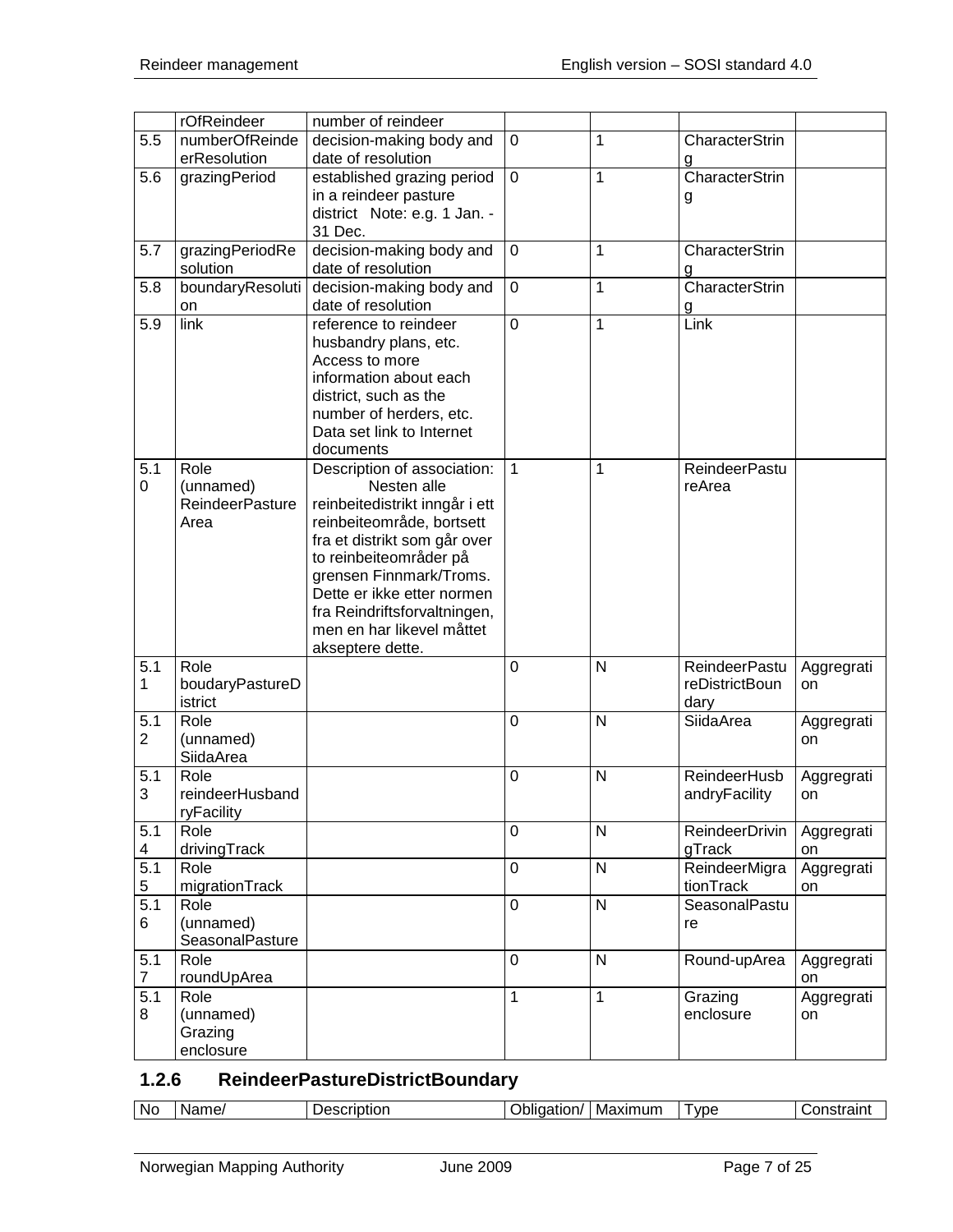|     | Role name                                                         |                                                                                 | Condition | Occurrenc |                             |  |
|-----|-------------------------------------------------------------------|---------------------------------------------------------------------------------|-----------|-----------|-----------------------------|--|
|     |                                                                   |                                                                                 |           | е         |                             |  |
| 6   | <b>Class</b><br><b>ReindeerPasture</b><br><b>DistrictBoundary</b> | demarcates a reindeer<br>pasture district                                       |           |           |                             |  |
| 6.1 | border                                                            | course following the<br>transition between<br>different real world<br>phenomena |           |           | <b>CurveWithQual</b><br>ity |  |
| 6.2 | Role<br>(unnamed)<br><b>ReindeerPasture</b><br><b>District</b>    |                                                                                 |           | 2         | ReindeerPastu<br>reDistrict |  |

## <span id="page-7-0"></span>**1.2.7 ReindeerDrivingTrack**

| No             | Name/<br>Role name                                             | Description                                                                                                                                                           | Obligation/<br><b>Condition</b> | Maximum<br>Occurrenc<br>е | <b>Type</b>                                 | Constraint       |
|----------------|----------------------------------------------------------------|-----------------------------------------------------------------------------------------------------------------------------------------------------------------------|---------------------------------|---------------------------|---------------------------------------------|------------------|
| $\overline{7}$ | <b>Class</b><br>ReindeerDrivingT<br>rack                       | track or route in the terrain<br>along which the reindeer<br>are driven and, to a certain<br>extent, migrate of their<br>own accord between<br>seasonal grazing areas |                                 |                           |                                             |                  |
| 7.1            | extent                                                         | area over which an object<br>extends                                                                                                                                  |                                 |                           | <b>SurfaceWithQu</b><br>ality               |                  |
| 7.2            | reindeerPasture<br>UserID                                      | indicates which reindeer<br>pasture district uses the<br>pasture area                                                                                                 |                                 | N                         | <b>ReindeerPastu</b><br>reUserID            |                  |
| 7.3            | Role<br>boudaryreindeer<br>DrivingTrack                        |                                                                                                                                                                       |                                 | N                         | <b>ReindeerDrivin</b><br>gTrackBounda<br>ry | Aggregrati<br>on |
| 7.4            | Role<br>(unnamed)<br><b>ReindeerPasture</b><br><b>District</b> |                                                                                                                                                                       |                                 | N                         | <b>ReindeerPastu</b><br>reDistrict          |                  |

# <span id="page-7-1"></span>**1.2.8 ReindeerDrivingTrackBoundary**

| No  | Name/<br>Role name                               | Description                                                                     | Obligation/<br>Condition | Maximum<br>Occurrenc<br>е | <b>Type</b>                     | Constraint |
|-----|--------------------------------------------------|---------------------------------------------------------------------------------|--------------------------|---------------------------|---------------------------------|------------|
| 8   | <b>Class</b><br>ReindeerDrivingT<br>rackBoundary | demarcates a driving track                                                      |                          |                           |                                 |            |
| 8.1 | border                                           | course following the<br>transition between<br>different real world<br>phenomena |                          |                           | <b>CurveWithQual</b><br>ity     |            |
| 8.2 | Role<br>(unnamed)<br>ReindeerDrivingT<br>rack    |                                                                                 |                          | 2                         | <b>ReindeerDrivin</b><br>gTrack |            |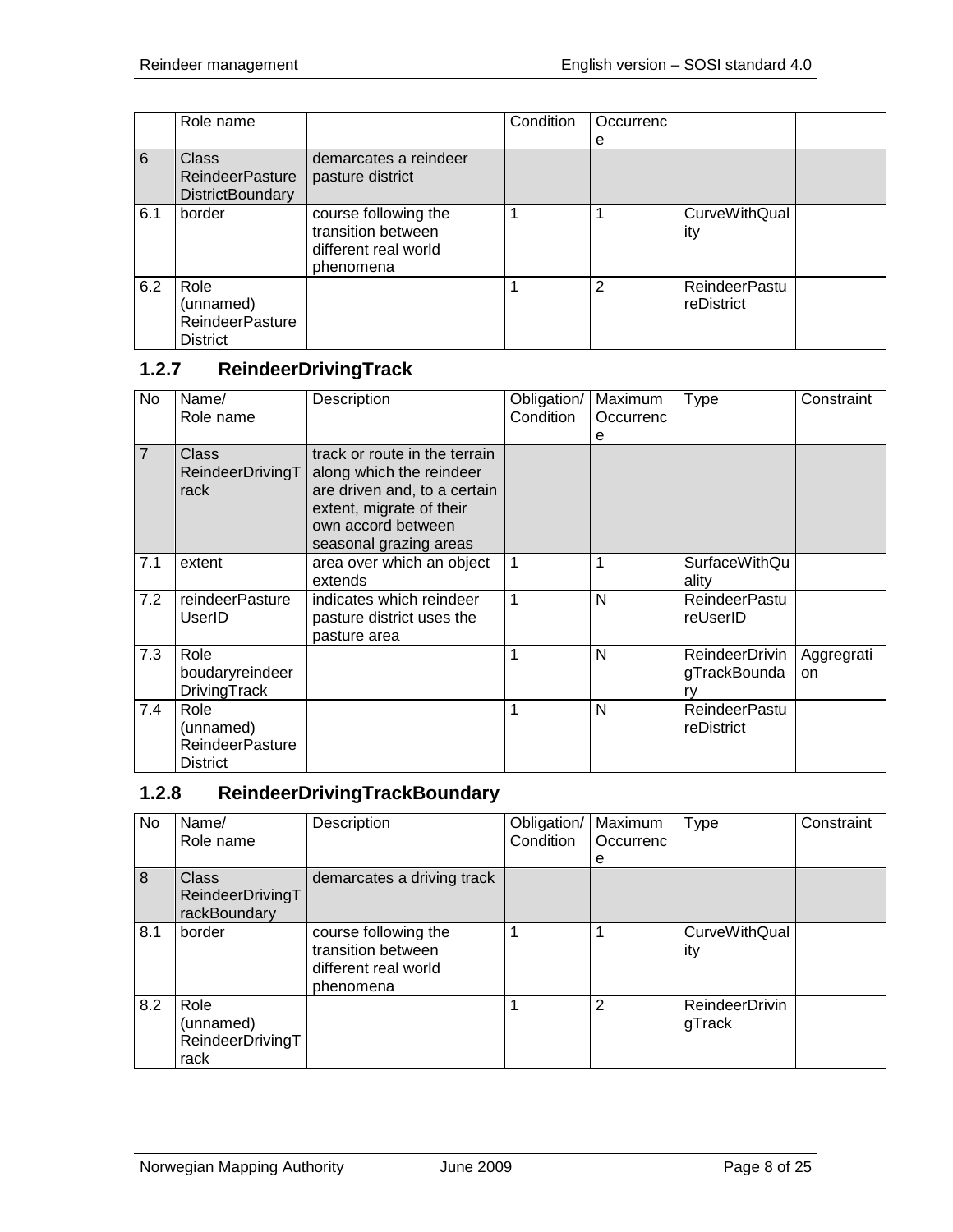| <b>No</b> | Name/<br>Role name                                  | Description                                                                               | Obligation/<br>Condition | Maximum<br>Occurrenc<br>e | Type                                                | Constraint              |
|-----------|-----------------------------------------------------|-------------------------------------------------------------------------------------------|--------------------------|---------------------------|-----------------------------------------------------|-------------------------|
| 9         | Class<br>ReindeerHusban<br>dryConventionAr<br>ea    | administrative demarcation<br>of Swedish reindeer<br>ownersXzX grazing areas<br>In Norway |                          |                           |                                                     |                         |
| 9.1       | extent                                              | area over which an object<br>extends                                                      | $\Omega$                 | 1                         | SurfaceWithQu<br>ality                              |                         |
| 9.2       | position                                            | location where the object<br>exists                                                       | $\overline{0}$           | 1                         | PointWithQuali<br>ty                                |                         |
| 9.3       | reindeerConventi<br>onAreaName                      | identification of reindeer<br>convention area                                             | 1                        | $\mathbf{1}$              | CharacterStrin                                      |                         |
| 9.4       | Role<br>(unnamed)<br><b>ReindeerPasture</b><br>Area |                                                                                           | 1                        | N                         | <b>ReindeerPastu</b><br>reArea                      |                         |
| 9.5       | Role<br>boudaryConcenti<br>onArea                   |                                                                                           | $\overline{0}$           | N                         | ReindeerHusb<br>andryConventi<br>onAreaBounda<br>ry | Aggregrati<br><b>on</b> |

# <span id="page-8-0"></span>**1.2.9 ReindeerHusbandryConventionArea**

# <span id="page-8-1"></span>**1.2.10 ReindeerMigrationTrack**

| <b>No</b> | Name/<br>Role name                                             | Description                                                                                                                                                       | Obligation/<br>Condition | Maximum<br>Occurrenc | <b>Type</b>                        | Constraint |
|-----------|----------------------------------------------------------------|-------------------------------------------------------------------------------------------------------------------------------------------------------------------|--------------------------|----------------------|------------------------------------|------------|
| 10        | <b>Class</b><br>ReindeerMigratio<br>nTrack                     | important natural migration<br>paths between grazing<br>areas and past passages,<br>where the reindeer migrate<br>of their own accord, one-<br>by-one or in herds |                          | е                    |                                    |            |
| 10.       | centerline                                                     | course followed by the<br>central part of the object                                                                                                              |                          |                      | <b>CurveWithQual</b><br>ity        |            |
| 10.<br>2  | reindeerPasture<br>UserID                                      | indicates which reindeer<br>pasture district uses the<br>pasture area                                                                                             | 1                        | N                    | <b>ReindeerPastu</b><br>reUserID   |            |
| 10.<br>3  | Role<br>(unnamed)<br><b>ReindeerPasture</b><br><b>District</b> |                                                                                                                                                                   |                          | N                    | <b>ReindeerPastu</b><br>reDistrict |            |

#### <span id="page-8-2"></span>**1.2.11 ReindeerHusbandryFacility**

| No. | Name/<br>Role name                            | Description                                                                                                                                   | Obligation/   Maximum<br>Condition | Occurrenc | Type           | Constraint |
|-----|-----------------------------------------------|-----------------------------------------------------------------------------------------------------------------------------------------------|------------------------------------|-----------|----------------|------------|
|     |                                               |                                                                                                                                               |                                    | е         |                |            |
| 11  | <b>Class</b><br>ReindeerHusban<br>dryFacility | facility and trails used for<br>reindeer husbandry to<br>perform central tasks such<br>as tagging, separation and<br>slaughtering of reindeer |                                    |           |                |            |
| 11. | position                                      | location where the object                                                                                                                     | $\Omega$                           |           | PointWithQuali |            |
|     |                                               | exists                                                                                                                                        |                                    |           |                |            |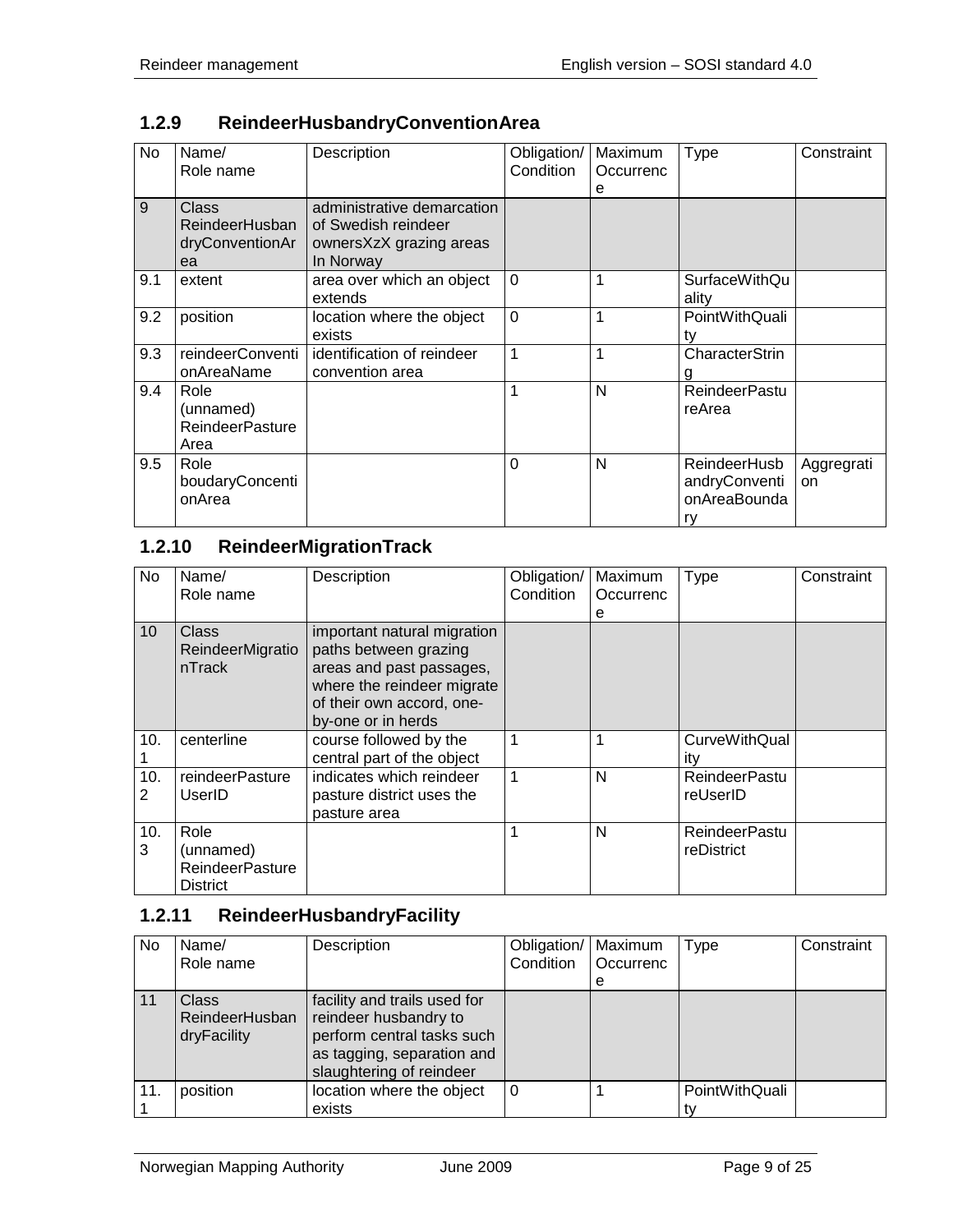| 11.<br>$\overline{2}$ | centerline                                                     | course followed by the<br>central part of the Object                                                  |   | <b>CurveWithQual</b>                           |
|-----------------------|----------------------------------------------------------------|-------------------------------------------------------------------------------------------------------|---|------------------------------------------------|
| 11.<br>3              | typeOfReindeerH<br>usbandryFacility                            | specification of the type of<br>technical facility<br>established in connection<br>with rough grazing |   | <b>TypeOfReinde</b><br>erHusbandryF<br>acility |
| 11.<br>$\overline{4}$ | reindeerPasture<br><b>UserID</b>                               | indicates which reindeer<br>pasture district uses the<br>pasture area                                 | N | <b>ReindeerPastu</b><br>reUserID               |
| 11.<br>5              | Role<br>(unnamed)<br><b>ReindeerPasture</b><br><b>District</b> |                                                                                                       |   | <b>ReindeerPastu</b><br>reDistrict             |

#### <span id="page-9-0"></span>**1.2.12 SeasonalPasture**

| No       | Name/<br>Role name                 | Description                                                                                                                     | Obligation/<br>Condition | Maximum<br>Occurrenc<br>е | <b>Type</b>                                | Constraint       |
|----------|------------------------------------|---------------------------------------------------------------------------------------------------------------------------------|--------------------------|---------------------------|--------------------------------------------|------------------|
| 12       | Class<br>SeasonalPasture           | grazing area used for<br>reindeer husbandry in a<br>specific season                                                             |                          |                           |                                            |                  |
| 12.      | extent                             | area over which an object<br>extends                                                                                            | $\Omega$                 |                           | <b>SurfaceWithQu</b><br>ality              |                  |
| 12.<br>2 | position                           | location where the object<br>exists                                                                                             | $\mathbf 0$              |                           | PointWithQuali<br>tv                       |                  |
| 12.<br>3 | reindeerHusband<br>rySeasonArea    | identifies whether the<br>reindeer pasture area is<br>suitable and is being used<br>for spring grazing, autumn<br>grazing, etc. |                          |                           | <b>ReindeerHusb</b><br>andrySeasonA<br>rea |                  |
| 12.<br>4 | reindeerPasture<br>UserID          | indicates which reindeer<br>pasture district uses the<br>pasture area                                                           |                          | N                         | <b>ReindeerPastu</b><br>reUserID           |                  |
| 12.<br>5 | Role<br>boudarySeasonal<br>Pasture |                                                                                                                                 | $\Omega$                 | N                         | SeasonalPastu<br>reBoundary                | Aggregrati<br>on |
| 12.<br>6 | Role<br>district                   |                                                                                                                                 | 1                        | N                         | <b>ReindeerPastu</b><br>reDistrict         | Aggregrati<br>on |

## <span id="page-9-1"></span>**1.2.13 SeasonalPastureBoundary**

| No  | Name/           | Description                                                                     | Obligation/ | Maximum   | Type                        | Constraint |
|-----|-----------------|---------------------------------------------------------------------------------|-------------|-----------|-----------------------------|------------|
|     | Role name       |                                                                                 | Condition   | Occurrenc |                             |            |
|     |                 |                                                                                 |             | е         |                             |            |
| 13  | <b>Class</b>    | demarcates a seasonal                                                           |             |           |                             |            |
|     | SeasonalPasture | grazing area                                                                    |             |           |                             |            |
|     | <b>Boundary</b> |                                                                                 |             |           |                             |            |
| 13. | border          | course following the<br>transition between<br>different real world<br>phenomena |             |           | <b>CurveWithQual</b><br>ity |            |
| 13. | Role            |                                                                                 |             | 2         | SeasonalPastu               |            |
| 2   | (unnamed)       |                                                                                 |             |           | re                          |            |
|     | SeasonalPasture |                                                                                 |             |           |                             |            |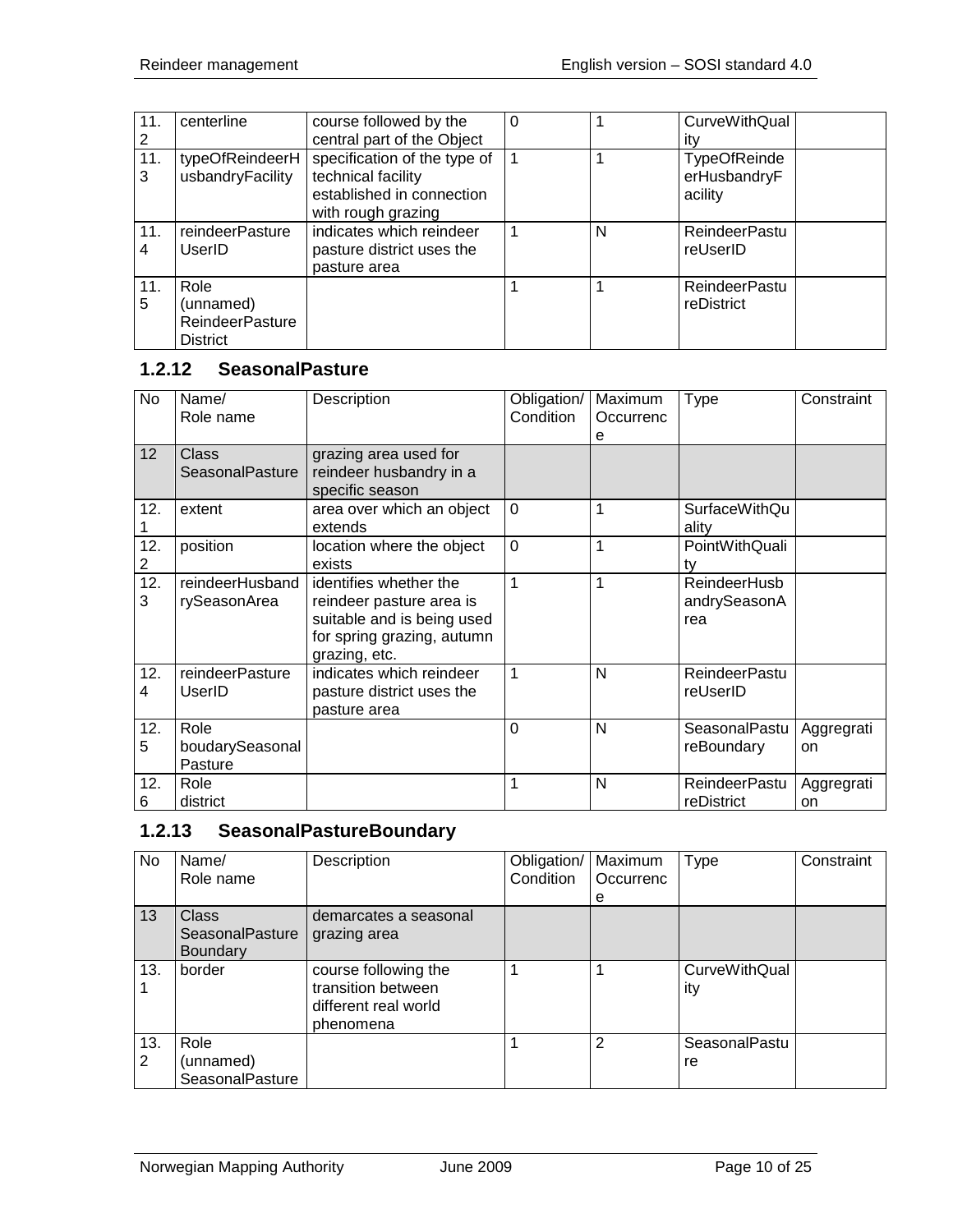# <span id="page-10-0"></span>**1.2.14 Round-upArea**

| <b>No</b> | Name/<br>Role name                                             | Description                                                                                                                                               | Obligation/<br>Condition | Maximum<br>Occurrenc<br>е | Type                               | Constraint       |
|-----------|----------------------------------------------------------------|-----------------------------------------------------------------------------------------------------------------------------------------------------------|--------------------------|---------------------------|------------------------------------|------------------|
| 14        | Class<br>Round-upArea                                          | natural demarcations<br>where the reindeer are<br>gathered temporarily<br>during round-up for<br>moving, tagging of calves,<br>separation or slaughtering |                          |                           |                                    |                  |
| 14.       | extent                                                         | area over which an object<br>extends                                                                                                                      | $\Omega$                 | 1                         | <b>SurfaceWithQu</b><br>ality      |                  |
| 14.<br>2  | position                                                       | location where the object<br>exists                                                                                                                       | $\mathbf 0$              | 1                         | PointWithQuali<br>tv               |                  |
| 14.<br>3  | Role<br>boudaryRoundU<br>pArea                                 |                                                                                                                                                           | $\Omega$                 | N                         | RoundUpArea<br>Boundary            | Aggregrati<br>on |
| 14.<br>4  | Role<br>(unnamed)<br><b>ReindeerPasture</b><br><b>District</b> |                                                                                                                                                           | 1                        | N                         | <b>ReindeerPastu</b><br>reDistrict |                  |

# <span id="page-10-1"></span>**1.2.15 RoundUpAreaBoundary**

| No       | Name/<br>Role name                      | Description                                                                     | Obligation/<br>Condition | Maximum<br>Occurrenc<br>е | <b>Type</b>          | Constraint |
|----------|-----------------------------------------|---------------------------------------------------------------------------------|--------------------------|---------------------------|----------------------|------------|
| 15       | <b>Class</b><br>RoundUpAreaBo<br>undary | demarcates a round-up<br>area                                                   |                          |                           |                      |            |
| 15.      | border                                  | course following the<br>transition between<br>different real world<br>phenomena |                          |                           | CurveWithQual<br>ity |            |
| 15.<br>2 | Role<br>(unnamed)<br>Round-upArea       |                                                                                 |                          | 2                         | Round-upArea         |            |

#### <span id="page-10-2"></span>**1.2.16 Grazing enclosure**

| No  | Name/<br>Role name            | Description                                                                                                                                                   | Obligation/<br>Condition | Maximum<br>Occurrenc | Type                 | Constraint |
|-----|-------------------------------|---------------------------------------------------------------------------------------------------------------------------------------------------------------|--------------------------|----------------------|----------------------|------------|
|     |                               |                                                                                                                                                               |                          | е                    |                      |            |
| 16  | Class<br>Grazing<br>enclosure | enclosed, fenced area<br>where the reindeer are<br>rounded up/kept for<br>feeding or before being<br>driven into an area<br>demarcated by a work<br>enclosure |                          |                      |                      |            |
| 16. | extent                        | area over which an object                                                                                                                                     | $\Omega$                 |                      | <b>SurfaceWithQu</b> |            |
|     |                               | extends                                                                                                                                                       |                          |                      | ality                |            |
| 16. | position                      | location where the object                                                                                                                                     | $\Omega$                 |                      | PointWithQuali       |            |
| 2   |                               | exists                                                                                                                                                        |                          |                      | tv                   |            |
| 16. | reindeerPasture               | indicates which reindeer                                                                                                                                      |                          | N                    | <b>ReindeerPastu</b> |            |
| 3   | UserID                        | pasture district uses the                                                                                                                                     |                          |                      | reUserID             |            |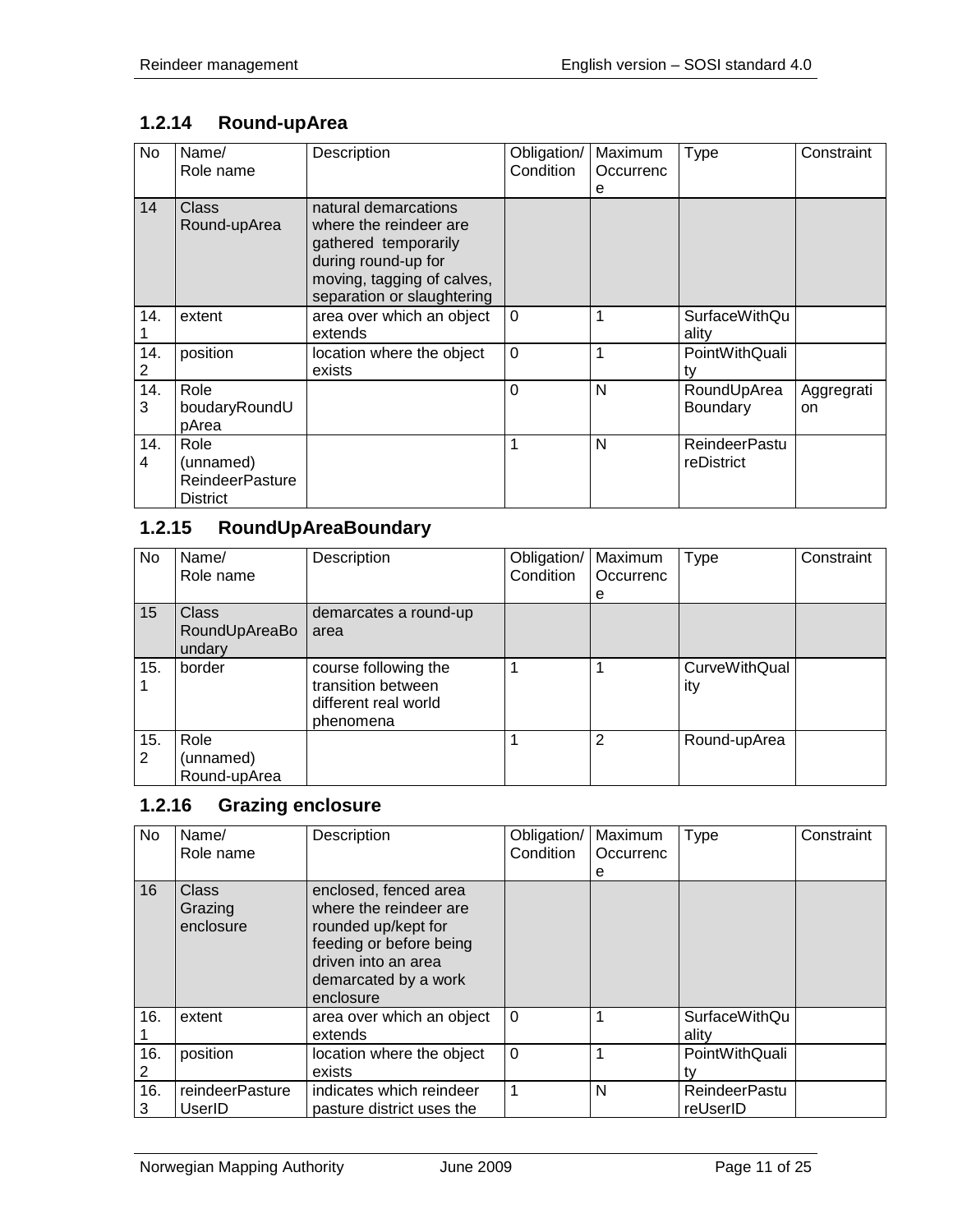|     |                        | pasture area |   |               |            |
|-----|------------------------|--------------|---|---------------|------------|
| 16. | Role                   |              | N | GrazingEnclos | Aggregrati |
| 4   | boudaryGrazingE        |              |   | ureBoundary   | on         |
|     | nclosure               |              |   |               |            |
| 16. | Role                   |              |   | ReindeerPastu |            |
| 5   | (unnamed)              |              |   | reDistrict    |            |
|     | <b>ReindeerPasture</b> |              |   |               |            |
|     | <b>District</b>        |              |   |               |            |

## <span id="page-11-0"></span>**1.2.17 GrazingEnclosureBoundary**

| No       | Name/<br>Role name                           | Description                                                                     | Obligation/<br>Condition | Maximum<br>Occurrenc<br>е | <b>Type</b>                 | Constraint |
|----------|----------------------------------------------|---------------------------------------------------------------------------------|--------------------------|---------------------------|-----------------------------|------------|
| 17       | <b>Class</b><br>GrazingEnclosur<br>eBoundary | demarcates a grazing<br>enclosure                                               |                          |                           |                             |            |
| 17.      | border                                       | course following the<br>transition between<br>different real world<br>phenomena |                          |                           | <b>CurveWithQual</b><br>ity |            |
| 17.<br>2 | Role<br>(unnamed)<br>Grazing<br>enclosure    |                                                                                 |                          | $\overline{2}$            | Grazing<br>enclosure        |            |

## <span id="page-11-1"></span>**1.2.18 ReindeerHusbandryConventionAreaBoundary**

| No       | Name/<br>Role name                                           | Description                                                                     | Obligation/<br>Condition | Maximum<br>Occurrenc<br>е | Type                                    | Constraint |
|----------|--------------------------------------------------------------|---------------------------------------------------------------------------------|--------------------------|---------------------------|-----------------------------------------|------------|
| 18       | Class<br>ReindeerHusban<br>dryConventionAr<br>eaBoundary     | demarcates a reindeer<br>husbandry convention<br>area                           |                          |                           |                                         |            |
| 18.      | border                                                       | course following the<br>transition between<br>different real world<br>phenomena | 1                        | 1                         | <b>CurveWithQual</b><br>ity             |            |
| 18.<br>2 | Role<br>(unnamed)<br>ReindeerHusban<br>dryConventionAr<br>ea |                                                                                 |                          | $\overline{2}$            | ReindeerHusb<br>andryConventi<br>onArea |            |

#### <span id="page-11-2"></span>**1.2.19 Association ReindeerPastureArea-ReindeerPastureDistrict**

| No. | Name/<br>Role name                                                            | Description                                                                                                                                                                                   | Obligation/   Maximum<br>Condition | Occurrenc<br>е | Type | Constraint |
|-----|-------------------------------------------------------------------------------|-----------------------------------------------------------------------------------------------------------------------------------------------------------------------------------------------|------------------------------------|----------------|------|------------|
| 19  | Association<br>ReindeerPasture<br>Area-<br>ReindeerPasture<br><b>District</b> | Nesten alle<br>reinbeitedistrikt inngår i ett<br>reinbeiteområde, bortsett<br>fra et distrikt som går over<br>to reinbeiteområder på<br>grensen Finnmark/Troms.<br>Dette er ikke etter normen |                                    |                |      |            |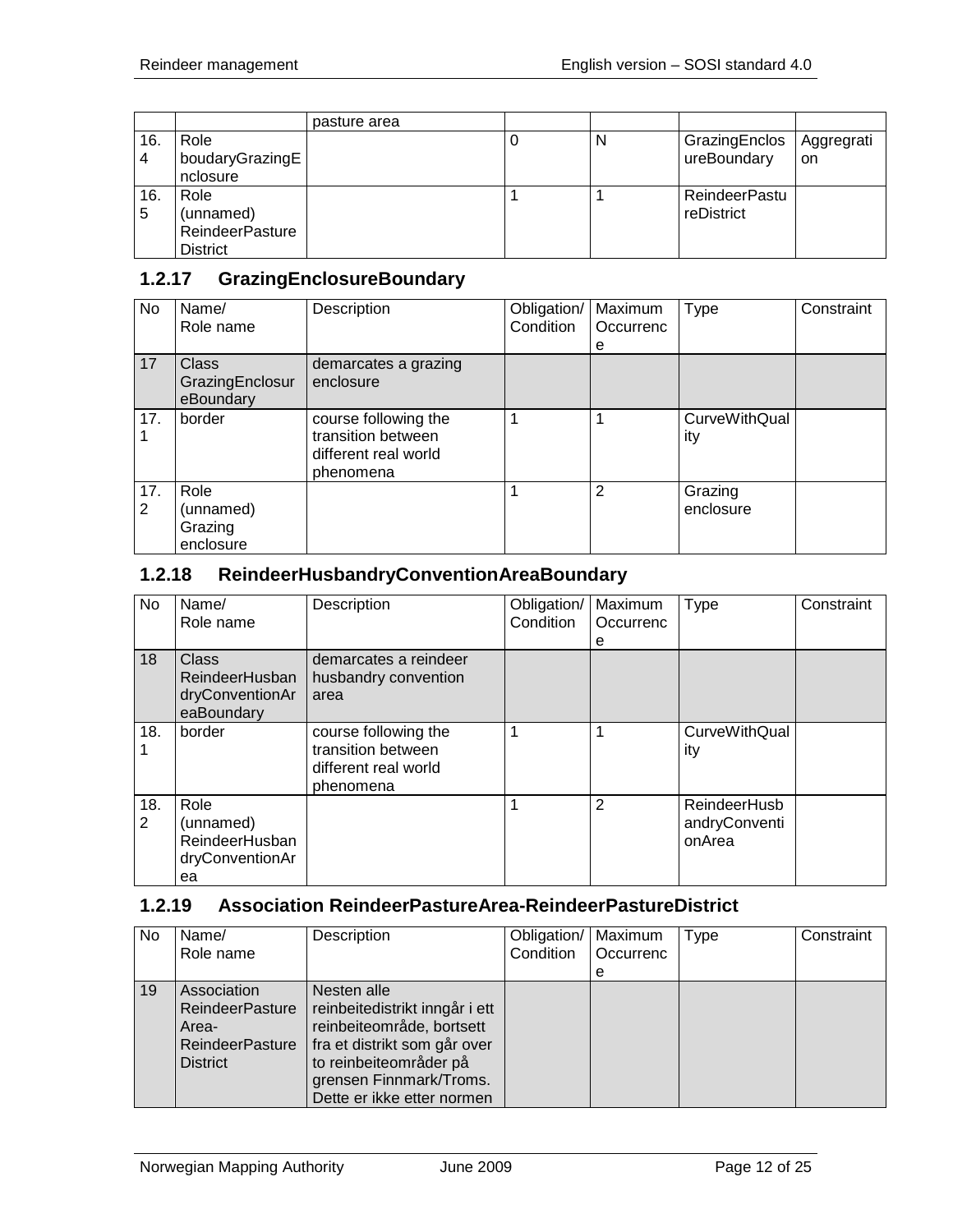|          |                                                     | fra Reindriftsforvaltningen,<br>men en har likevel måttet<br>akseptere dette. |   |                                |                 |
|----------|-----------------------------------------------------|-------------------------------------------------------------------------------|---|--------------------------------|-----------------|
| 19.      | Role<br>reindeerPasture<br><b>District</b>          |                                                                               | N | ReindeerPastu<br>reDistrict    | Aggregatio<br>n |
| 19.<br>2 | Role<br>(unnamed)<br><b>ReindeerPasture</b><br>Area |                                                                               |   | <b>ReindeerPastu</b><br>reArea |                 |

## <span id="page-12-0"></span>**1.2.20 Association <<Topo>> avgrensning**

| No  | Name/<br>Role name     | Description | Obligation/<br>Condition | Maximum<br>Occurrenc | Type                 | Constraint |
|-----|------------------------|-------------|--------------------------|----------------------|----------------------|------------|
|     |                        |             |                          | e                    |                      |            |
| 20  | Association            |             |                          |                      |                      |            |
|     | avgrensning            |             |                          |                      |                      |            |
| 20. | Role                   |             | O                        | N                    | <b>ReindeerPastu</b> | Aggregatio |
|     | boudaryReindeer        |             |                          |                      | reAreaBoundar        | n          |
|     | PastureArea            |             |                          |                      |                      |            |
| 20. | Role                   |             |                          | 2                    | <b>ReindeerPastu</b> |            |
| 2   | (unnamed)              |             |                          |                      | reArea               |            |
|     | <b>ReindeerPasture</b> |             |                          |                      |                      |            |
|     | Area                   |             |                          |                      |                      |            |

#### <span id="page-12-1"></span>**1.2.21 Association <<Topo>> ReindeerPastureDistrict-ReindeerPastureDistrictBoundary**

| No       | Name/<br>Role name                                                                                      | Description | Obligation/<br>Condition | Maximum<br>Occurrenc<br>е | Type                                           | Constraint      |
|----------|---------------------------------------------------------------------------------------------------------|-------------|--------------------------|---------------------------|------------------------------------------------|-----------------|
| 21       | Association<br><b>ReindeerPasture</b><br>District-<br><b>ReindeerPasture</b><br><b>DistrictBoundary</b> |             |                          |                           |                                                |                 |
| 21.      | Role<br>boudaryPastureD<br>istrict                                                                      |             | $\Omega$                 | N                         | <b>ReindeerPastu</b><br>reDistrictBoun<br>dary | Aggregatio<br>n |
| 21.<br>2 | Role<br>(unnamed)<br><b>ReindeerPasture</b><br><b>District</b>                                          |             | 1                        | 2                         | <b>ReindeerPastu</b><br>reDistrict             |                 |

## <span id="page-12-2"></span>**1.2.22 Association <<Topo>> SiidaArea-SiidaAreaBoundary**

| No  | Name/<br>Role name                                        | Description | Obligation/   Maximum<br>Condition | Occurrenc<br>e | Type                  | Constraint      |
|-----|-----------------------------------------------------------|-------------|------------------------------------|----------------|-----------------------|-----------------|
| 22  | Association<br>SiidaArea-<br><b>SiidaAreaBounda</b><br>rv |             |                                    |                |                       |                 |
| 22. | Role<br>boudarySiidaAre<br>a                              |             | 0                                  | N              | SiidaAreaBoun<br>dary | Aggregatio<br>n |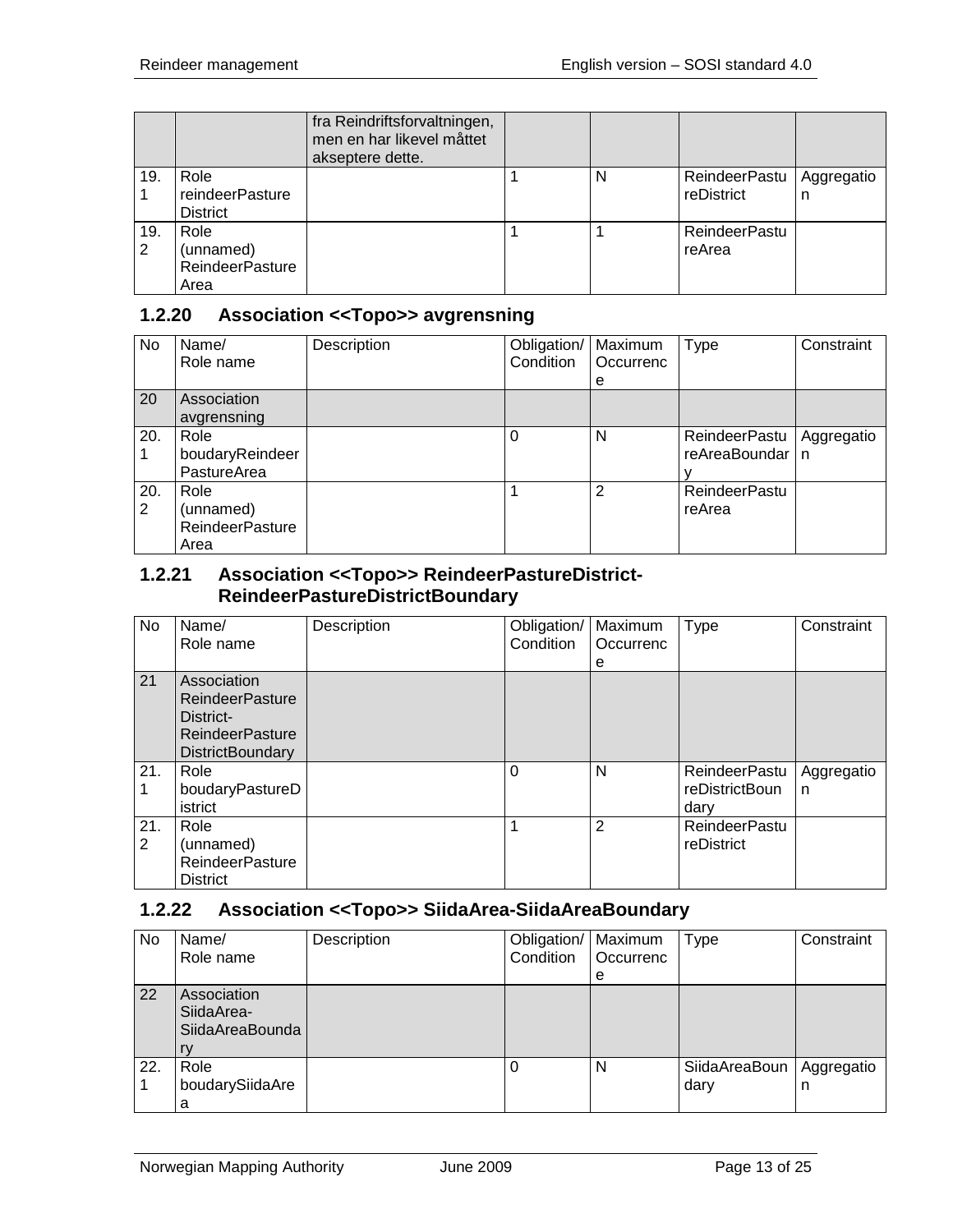| ററ<br>LL.   | Role      |  | SiidaArea |  |
|-------------|-----------|--|-----------|--|
| $\sim$<br>▵ | (unnamed) |  |           |  |
|             | SiidaArea |  |           |  |

#### <span id="page-13-0"></span>**1.2.23 Association <<Topo>> ReindeerDrivingTrack-ReindeerDrivingTrackBoundary**

| No       | Name/<br>Role name                                                           | Description | Obligation/<br>Condition | Maximum<br>Occurrenc<br>е | <b>Type</b>                          | Constraint      |
|----------|------------------------------------------------------------------------------|-------------|--------------------------|---------------------------|--------------------------------------|-----------------|
| 23       | Association<br>ReindeerDrivingT<br>rack-<br>ReindeerDrivingT<br>rackBoundary |             |                          |                           |                                      |                 |
| 23.      | Role<br>boudaryreindeer<br>DrivingTrack                                      |             |                          | N                         | ReindeerDrivin<br>gTrackBounda<br>rv | Aggregatio<br>n |
| 23.<br>2 | Role<br>(unnamed)<br>ReindeerDrivingT<br>rack                                |             | 1                        | 2                         | <b>ReindeerDrivin</b><br>gTrack      |                 |

#### <span id="page-13-1"></span>**1.2.24 Association SiidaArea-ReindeerPastureDistrict**

| No       | Name/<br>Role name                                                     | Description | Obligation/<br>Condition | Maximum<br>Occurrenc<br>е | <b>Type</b>                        | Constraint      |
|----------|------------------------------------------------------------------------|-------------|--------------------------|---------------------------|------------------------------------|-----------------|
| 24       | Association<br>SiidaArea-<br><b>ReindeerPasture</b><br><b>District</b> |             |                          |                           |                                    |                 |
| 24.<br>1 | Role<br>(unnamed)<br><b>ReindeerPasture</b><br><b>District</b>         |             | 1                        | 1                         | <b>ReindeerPastu</b><br>reDistrict |                 |
| 24.<br>2 | Role<br>(unnamed)<br>SiidaArea                                         |             | $\Omega$                 | N                         | <b>SiidaArea</b>                   | Aggregatio<br>n |

#### <span id="page-13-2"></span>**1.2.25 Association ReindeerPastureDistrict-ReindeerHusbandryFacility**

| No                    | Name/<br>Role name                                                                  | Description | Obligation/<br>Condition | Maximum<br>Occurrenc<br>e | <b>Type</b>                        | Constraint      |
|-----------------------|-------------------------------------------------------------------------------------|-------------|--------------------------|---------------------------|------------------------------------|-----------------|
| 25                    | Association<br><b>ReindeerPasture</b><br>District-<br>ReindeerHusban<br>dryFacility |             |                          |                           |                                    |                 |
| 25.                   | Role<br>reindeerHusband<br>ryFacility                                               |             | $\Omega$                 | N                         | ReindeerHusb<br>andryFacility      | Aggregatio<br>n |
| 25.<br>$\overline{2}$ | Role<br>(unnamed)<br><b>ReindeerPasture</b><br><b>District</b>                      |             | 1                        | 1                         | <b>ReindeerPastu</b><br>reDistrict |                 |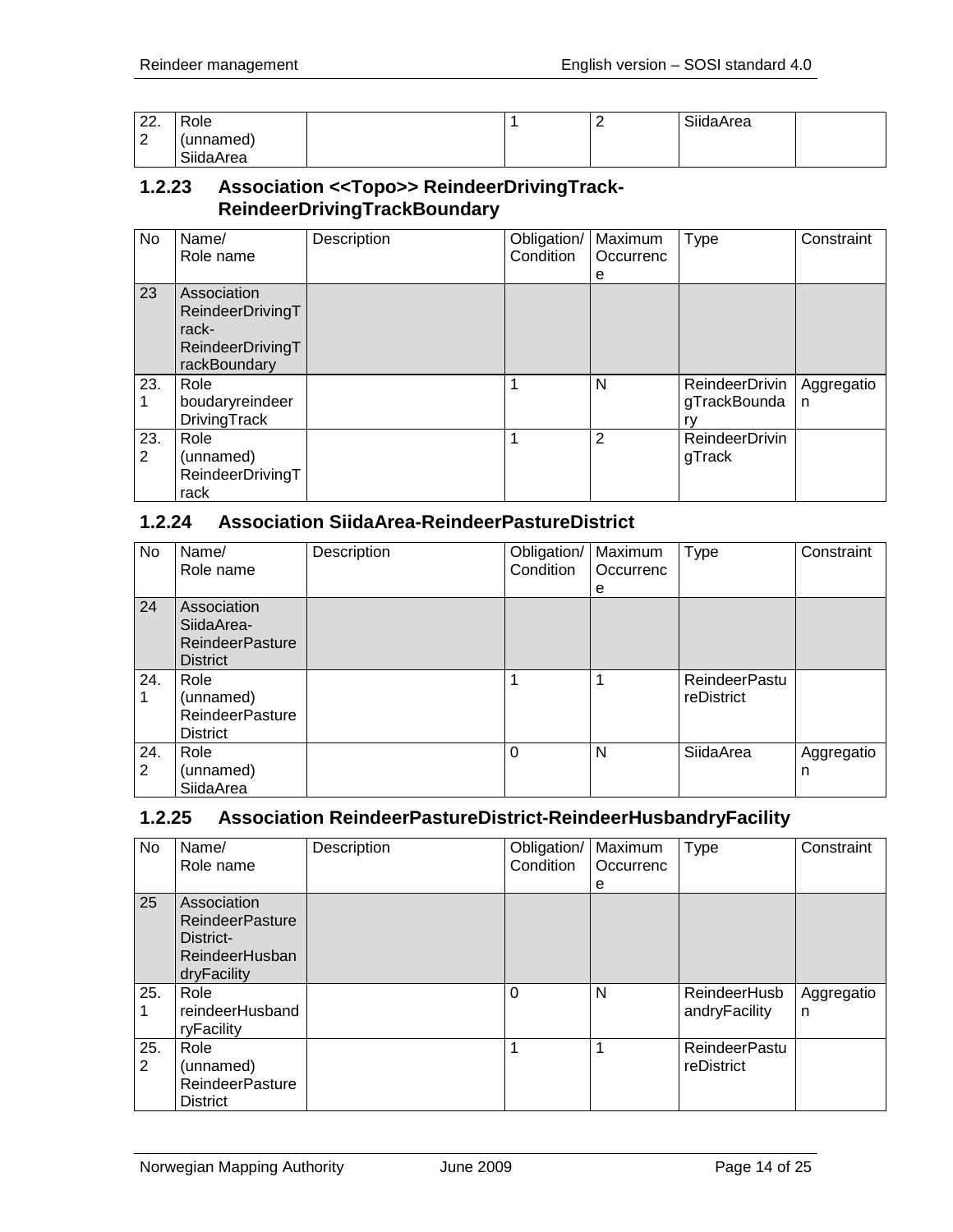# <span id="page-14-0"></span>**1.2.26 Association ReindeerPastureDistrict-ReindeerDrivingTrack**

| No                    | Name/<br>Role name                                                             | Description | Obligation/<br>Condition | Maximum<br>Occurrenc<br>е | <b>Type</b>                        | Constraint      |
|-----------------------|--------------------------------------------------------------------------------|-------------|--------------------------|---------------------------|------------------------------------|-----------------|
| 26                    | Association<br><b>ReindeerPasture</b><br>District-<br>ReindeerDrivingT<br>rack |             |                          |                           |                                    |                 |
| 26.                   | Role<br>drivingTrack                                                           |             | 0                        | N                         | <b>ReindeerDrivin</b><br>gTrack    | Aggregatio<br>n |
| 26.<br>$\overline{2}$ | Role<br>(unnamed)<br>ReindeerPasture<br><b>District</b>                        |             |                          | N                         | <b>ReindeerPastu</b><br>reDistrict |                 |

#### <span id="page-14-1"></span>**1.2.27 Association ReindeerPastureDistrict-ReindeerMigrationTrack**

| No       | Name/<br>Role name                                                               | Description | Obligation/<br>Condition | Maximum<br>Occurrenc<br>е | <b>Type</b>                        | Constraint      |
|----------|----------------------------------------------------------------------------------|-------------|--------------------------|---------------------------|------------------------------------|-----------------|
| 27       | Association<br><b>ReindeerPasture</b><br>District-<br>ReindeerMigratio<br>nTrack |             |                          |                           |                                    |                 |
| 27.      | Role<br>migrationTrack                                                           |             | 0                        | N                         | ReindeerMigra<br>tionTrack         | Aggregatio<br>n |
| 27.<br>2 | Role<br>(unnamed)<br><b>ReindeerPasture</b><br><b>District</b>                   |             |                          | N                         | <b>ReindeerPastu</b><br>reDistrict |                 |

#### <span id="page-14-2"></span>**1.2.28 Association <<Topo>> SeasonalPasture-SeasonalPastureBoundary**

| No             | Name/                  | Description | Obligation/ | Maximum   | <b>Type</b>   | Constraint |
|----------------|------------------------|-------------|-------------|-----------|---------------|------------|
|                | Role name              |             | Condition   | Occurrenc |               |            |
|                |                        |             |             | е         |               |            |
| 28             | Association            |             |             |           |               |            |
|                | <b>SeasonalPasture</b> |             |             |           |               |            |
|                |                        |             |             |           |               |            |
|                | <b>SeasonalPasture</b> |             |             |           |               |            |
|                | <b>Boundary</b>        |             |             |           |               |            |
| 28.            | Role                   |             | 0           | N         | SeasonalPastu | Aggregatio |
|                | boudarySeasonal        |             |             |           | reBoundary    | n          |
|                | Pasture                |             |             |           |               |            |
| 28.            | Role                   |             |             | 2         | SeasonalPastu |            |
| $\overline{2}$ | (unnamed)              |             |             |           | re            |            |
|                | SeasonalPasture        |             |             |           |               |            |

#### <span id="page-14-3"></span>**1.2.29 Association <<Topo>> Round-upArea-RoundUpAreaBoundary**

| No. | Name/<br>Role name | Description | Obligation/   Maximum<br>Condition | Occurrenc | vpe | Constraint |
|-----|--------------------|-------------|------------------------------------|-----------|-----|------------|
|     |                    |             |                                    |           |     |            |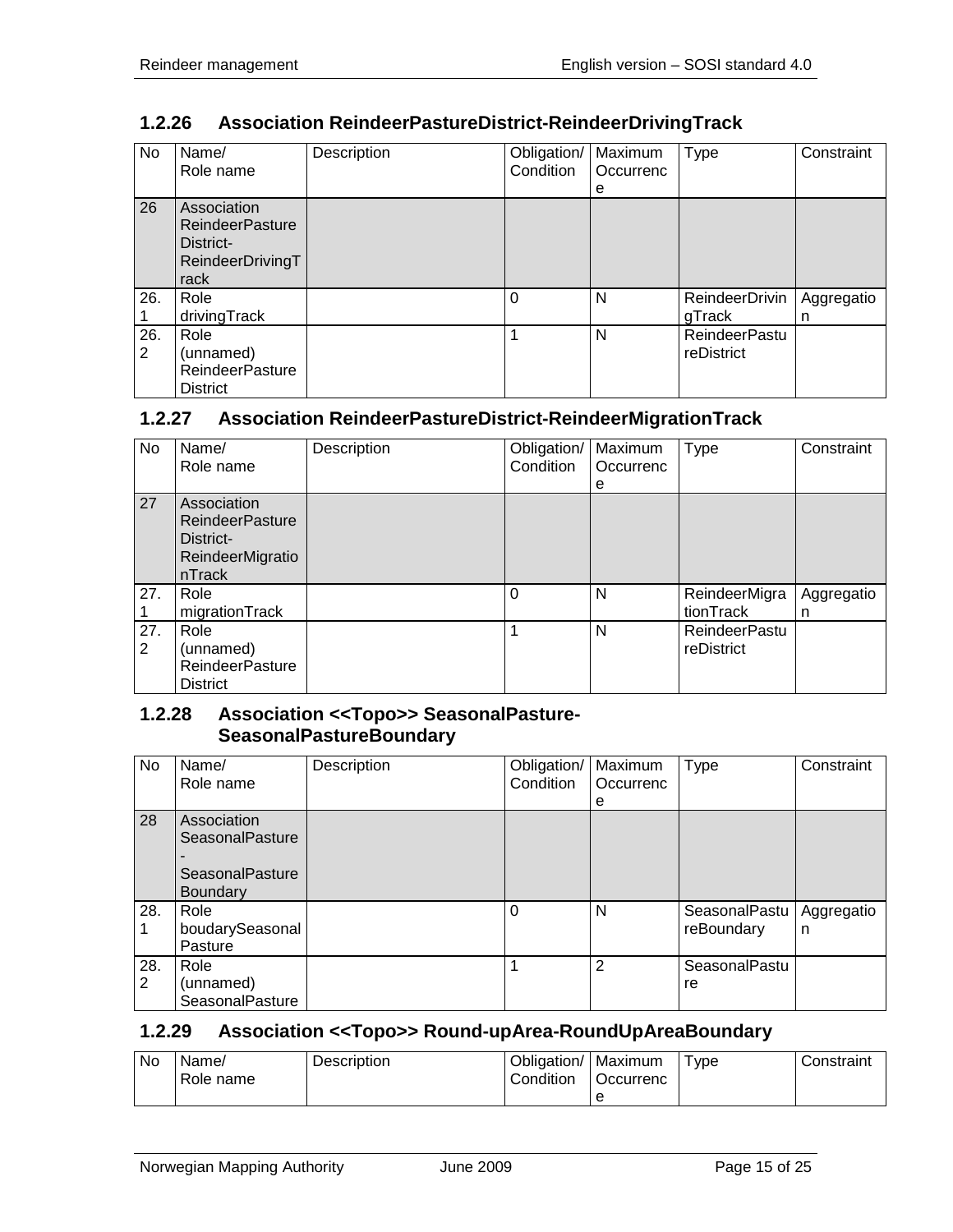| 29       | Association<br>Round-upArea-<br>RoundUpAreaBo<br>undary |  |   |                         |                 |
|----------|---------------------------------------------------------|--|---|-------------------------|-----------------|
| 29.      | Role<br>boudaryRoundU<br>pArea                          |  | N | RoundUpArea<br>Boundary | Aggregatio<br>n |
| 29.<br>2 | Role<br>(unnamed)<br>Round-upArea                       |  | 2 | Round-upArea            |                 |

#### <span id="page-15-0"></span>**1.2.30 Association <<Topo>> Grazing enclosure-GrazingEnclosureBoundary**

| No       | Name/<br>Role name                                                   | Description | Obligation/<br>Condition | Maximum<br>Occurrenc<br>е | Type                         | Constraint      |
|----------|----------------------------------------------------------------------|-------------|--------------------------|---------------------------|------------------------------|-----------------|
| 30       | Association<br>Grazing<br>enclosure-<br>GrazingEnclosur<br>eBoundary |             |                          |                           |                              |                 |
| 30.      | Role<br>boudaryGrazingE<br>nclosure                                  |             | 0                        | N                         | GrazingEnclos<br>ureBoundary | Aggregatio<br>n |
| 30.<br>2 | Role<br>(unnamed)<br>Grazing<br>enclosure                            |             |                          | $\overline{2}$            | Grazing<br>enclosure         |                 |

#### <span id="page-15-1"></span>**1.2.31 Association ReindeerPastureArea-ReindeerHusbandryConventionArea**

| No       | Name/<br>Role name                                                                        | Description | Obligation/<br>Condition | Maximum<br>Occurrenc<br>е | <b>Type</b>                             | Constraint      |
|----------|-------------------------------------------------------------------------------------------|-------------|--------------------------|---------------------------|-----------------------------------------|-----------------|
| 31       | Association<br><b>ReindeerPasture</b><br>Area-<br>ReindeerHusban<br>dryConventionAr<br>ea |             |                          |                           |                                         |                 |
| 31.      | Role<br>conventionArea                                                                    |             | $\Omega$                 | N                         | ReindeerHusb<br>andryConventi<br>onArea | Aggregatio<br>n |
| 31.<br>2 | Role<br>(unnamed)<br><b>ReindeerPasture</b><br>Area                                       |             | 1                        | N                         | <b>ReindeerPastu</b><br>reArea          |                 |

#### <span id="page-15-2"></span>**1.2.32 Association SeasonalPasture-ReindeerPastureDistrict**

| <b>No</b> | Name/<br>Role name             | Description | Obligation/   Maximum<br>Condition | <b>Occurrenc</b><br>е | Type | Constraint |
|-----------|--------------------------------|-------------|------------------------------------|-----------------------|------|------------|
| 33        | Association<br>SeasonalPasture |             |                                    |                       |      |            |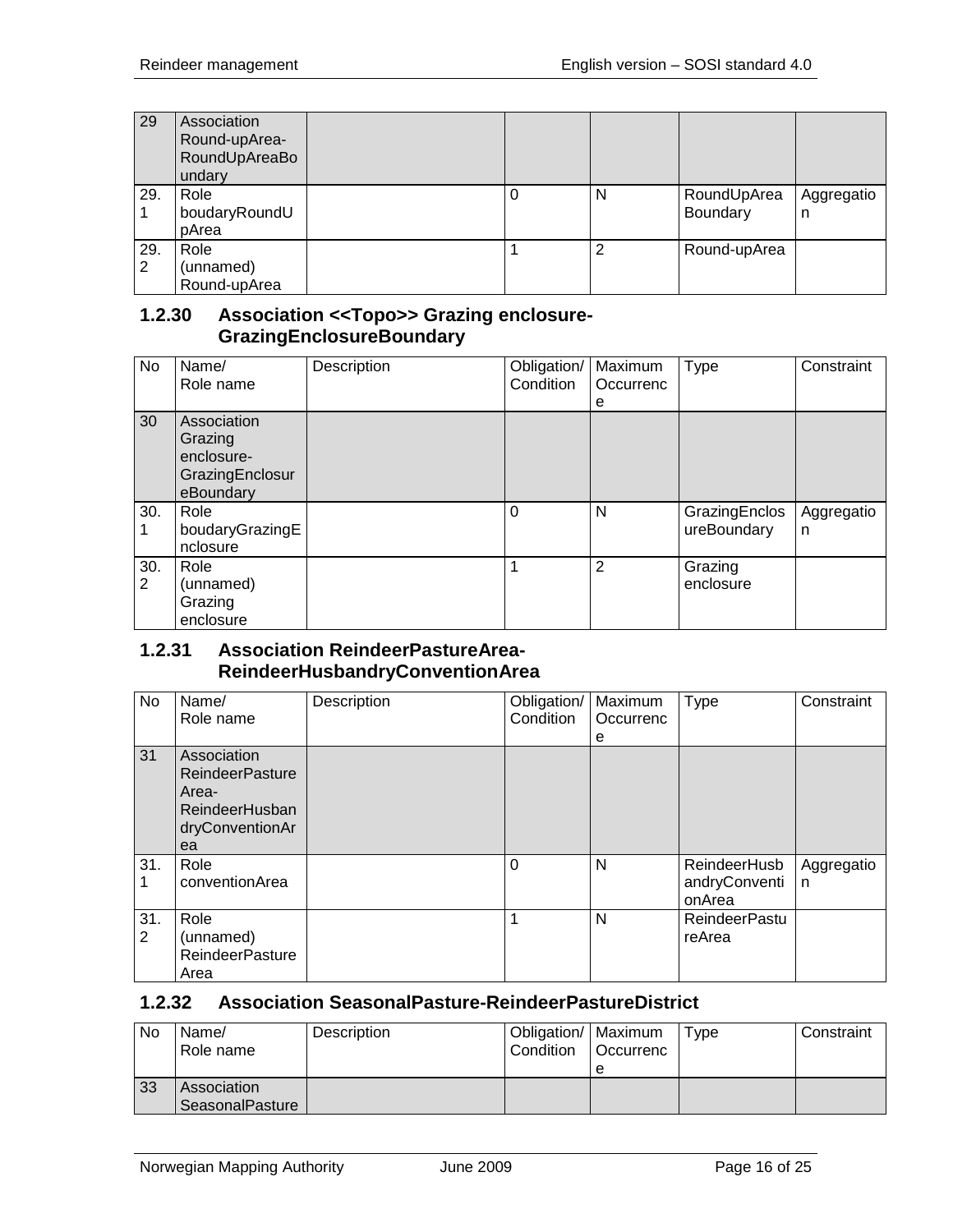|     | <b>ReindeerPasture</b><br><b>District</b> |  |   |                            |   |
|-----|-------------------------------------------|--|---|----------------------------|---|
| 33. | Role                                      |  | N | ReindeerPastu   Aggregatio |   |
|     | district                                  |  |   | reDistrict                 | ш |
| 33. | Role                                      |  | N | SeasonalPastu              |   |
| -2  | (unnamed)                                 |  |   | re                         |   |
|     | SeasonalPasture                           |  |   |                            |   |

# <span id="page-16-0"></span>**1.2.33 Association Round-upArea-ReindeerPastureDistrict**

| No       | Name/<br>Role name                                                        | Description | Obligation/<br>Condition | Maximum<br>Occurrenc | <b>Type</b>                        | Constraint      |
|----------|---------------------------------------------------------------------------|-------------|--------------------------|----------------------|------------------------------------|-----------------|
|          |                                                                           |             |                          | e                    |                                    |                 |
| 34       | Association<br>Round-upArea-<br><b>ReindeerPasture</b><br><b>District</b> |             |                          |                      |                                    |                 |
| 34.      | Role<br>(unnamed)<br><b>ReindeerPasture</b><br><b>District</b>            |             |                          | N                    | <b>ReindeerPastu</b><br>reDistrict |                 |
| 34.<br>2 | Role<br>roundUpArea                                                       |             | $\Omega$                 | N                    | Round-upArea                       | Aggregatio<br>n |

#### <span id="page-16-1"></span>**1.2.34 Association ReindeerPastureDistrict-Grazing enclosure**

| No                    | Name/<br>Role name                                                     | Description | Obligation/<br>Condition | Maximum<br>Occurrenc<br>e | <b>Type</b>                        | Constraint      |
|-----------------------|------------------------------------------------------------------------|-------------|--------------------------|---------------------------|------------------------------------|-----------------|
| 35                    | Association<br><b>ReindeerPasture</b><br>District-Grazing<br>enclosure |             |                          |                           |                                    |                 |
| 35.                   | Role<br>(unnamed)<br>Grazing<br>enclosure                              |             |                          |                           | Grazing<br>enclosure               | Aggregatio<br>n |
| 35.<br>$\overline{2}$ | Role<br>(unnamed)<br><b>ReindeerPasture</b><br><b>District</b>         |             |                          | 1                         | <b>ReindeerPastu</b><br>reDistrict |                 |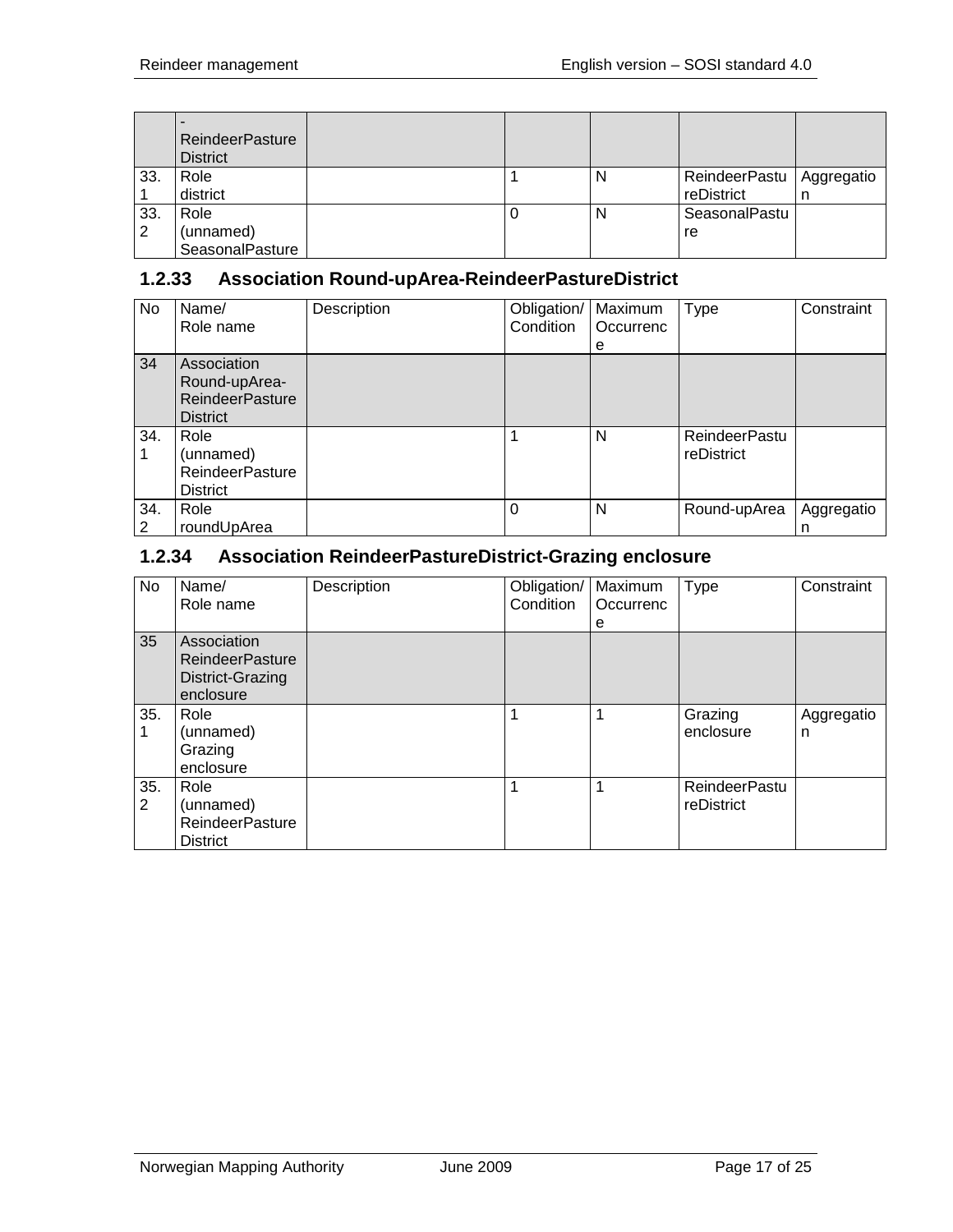## **1.2.34.1 <<CodeList>> ReindeerPastureDistrictID**

<span id="page-17-0"></span>

| Nr           | Code name                                                      | Definition/Description                      | Code             |
|--------------|----------------------------------------------------------------|---------------------------------------------|------------------|
| $\mathbf{1}$ | CodeList<br><b>ReindeerPastureDistrictID</b>                   | identification of reindeer pasture district |                  |
| 1.1          | Nuorta Mátta-Várjjat / Østre Sør-<br>Varanger                  | 1/2/3                                       | ZA               |
| 1.2          | Beacheveai / Pasvik                                            | 5A/5C                                       | ZB               |
| 1.3          | Oarjjit Mátta-Várjjat / Vestre Sør-<br>Varanger                | 4/5B                                        | $\overline{z}$ C |
| 1.4          | Várjatnnjárga / Varangerhalvøya                                | 5D/6                                        | ZD               |
| 1.5          | Rággonjárga                                                    | $\overline{7}$                              | ZE               |
| 1.6          | Olggut ?orgaš / Oarje-Deatnu /<br>Nordkinnhalvøya / Vestertana | 9                                           | $\overline{ZF}$  |
| 1.7          | Siskkit ?orgaš ja Lágesduottar /<br>lfjordfjellet              | 13                                          | ZG               |
| 1.8          | Spierttanjárga                                                 | 14                                          | ZH               |
| 1.9          | Spierttagáisá                                                  | 14 A                                        | $\overline{ZJ}$  |
| 1.10         | Kárášjoga oarjjabealli / Karasjok<br>vestre distrikt           | 16                                          | ZL               |
| 1.11         | Kárašjoga nuortabealli / Karasjok<br>østre distrikt            | 17                                          | ZÅ               |
| 1.12         | Sállan / Sørøy                                                 | 19                                          | YA               |
| 1.13         | Fálá / Kvaløy                                                  | 20                                          | YB               |
| 1.14         | Gearretnjárga                                                  | $\overline{21}$                             | $\overline{Y}C$  |
| 1.15         | Fiettar                                                        | $\overline{22}$                             | YD               |
| 1.16         | Seainnus/Návggastat                                            | $\overline{23}$                             | <b>YE</b>        |
| 1.17         | Oarje-Sievju / Seiland Vest                                    | 24 A                                        | YF               |
| 1.18         | Nuorta-Sievju / Seiland Øst                                    | 24B                                         | YG               |
| 1.19         | Stierdná / Stjernøya                                           | 25                                          | YH               |
| 1.20         | Beaskádas                                                      | 41                                          | YI               |
| 1.21         | Lákkonjárga                                                    | $\overline{26}$                             | YJ               |
| 1.22         | Joahkonjárga                                                   | $\overline{27}$                             | YK               |
| 1.23         | Cuokcavuotna / Bergsfjord                                      | 28                                          | YL               |
| 1.24         | Seakkesnjárga ja Sildá / Frakfjord                             | 29                                          | YM               |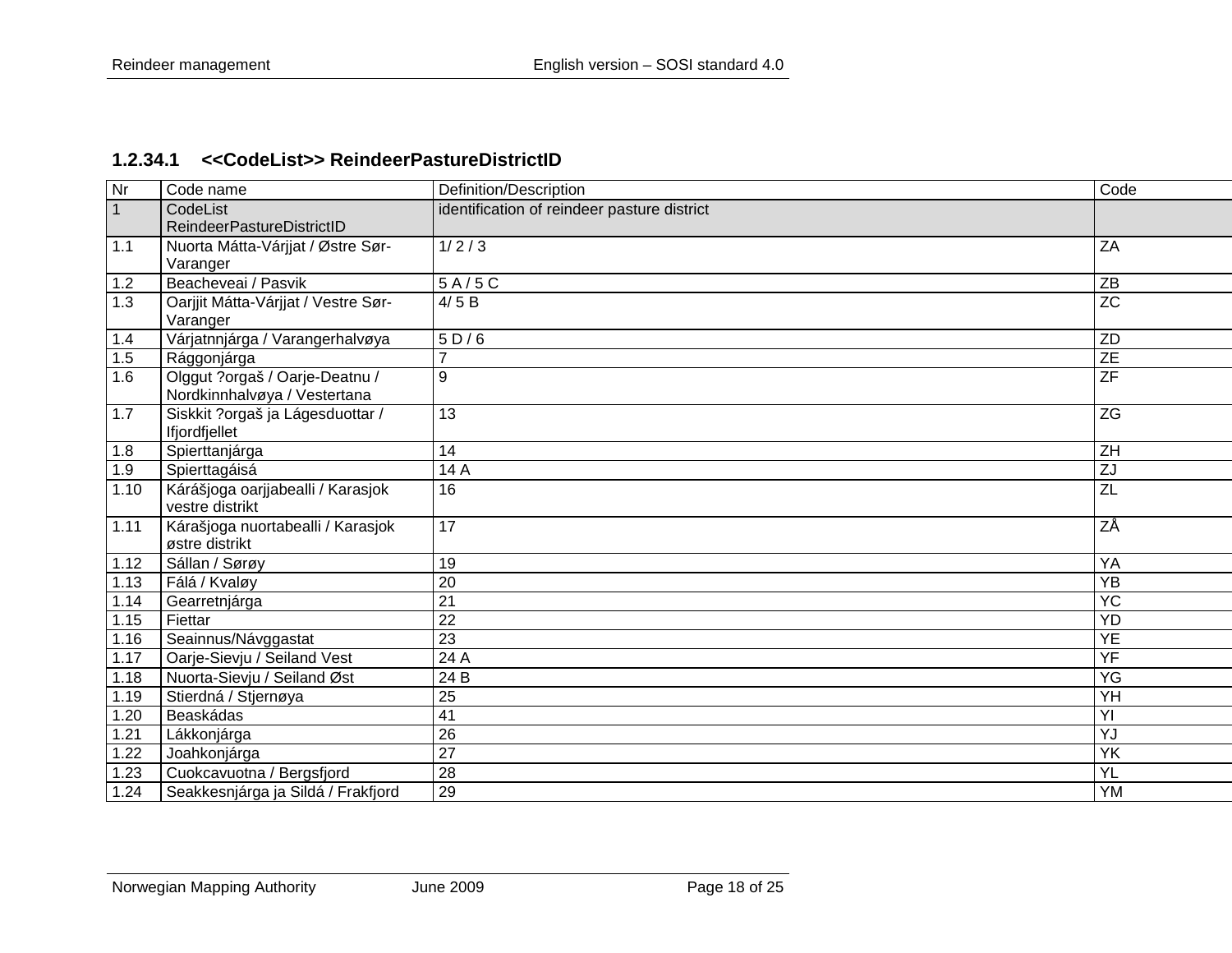|      | med Silda                            |                 |                 |
|------|--------------------------------------|-----------------|-----------------|
| 1.25 | Silvvetnjárga                        | 32              | <b>YN</b>       |
| 1.26 | Spalca                               | 33              | YP              |
| 1.27 | Ábborašša                            | 34              | <b>YR</b>       |
| 1.28 | Fávrrosorda                          | 35 A            | YS              |
| 1.29 | Cohkolat ja Biertavárri              | $\overline{36}$ | $\overline{Y}$  |
| 1.30 | Skárfvággi                           | $\overline{37}$ | YU              |
| 1.31 | Ulisuolu / Uløy                      | $\overline{38}$ | $\overline{YV}$ |
| 1.32 | Árdni / Gávvir / Arnøy/Kågen         | 39              | <b>YW</b>       |
| 1.33 | Orda                                 | 40              | $\overline{YX}$ |
| 1.34 | Beahcegealli                         | 35B             | <b>YY</b>       |
| 1.35 | linnasuolu / Kanstadfjord/ Vestre    | $\overline{34}$ | XA              |
|      | Hinnøy                               |                 |                 |
| 1.36 | Dielddasuolu / Tjeldøy               | 36              | <b>XD</b>       |
| 1.37 | Kongsvikdalen                        | $\overline{23}$ | XE              |
| 1.38 | Roabat / Grovfjord                   | $\overline{22}$ | XG              |
| 1.39 | Oarjjit Sážža / Sør-Senja            | 16              | XH              |
| 1.40 | Fagerfjell                           | 30              | $\overline{X}$  |
| 1.41 | Nuorta Sážža / Nord-Senja            | $\overline{15}$ | XJ              |
| 1.42 | Sállir / Kvaløya                     | 14              | XK              |
| 1.43 | Ráneš / Ringvassøya                  | $\overline{12}$ | $\overline{X}$  |
| 1.44 | Ráidná / Reinøya                     | 11              | XM              |
| 1.45 | Ruobbá / Rebbenesøya                 | 13              | XN              |
| 1.46 | Várdná / Vannøya                     | 10              | $X$ P           |
| 1.47 | Ittunjárga/ Rendalen                 | 33              | X <sub>R</sub>  |
| 1.48 | Uhcanjárga / Altevatn                | $\overline{29}$ | <b>XS</b>       |
| 1.49 | Ivguláhku / Lakselvdalen/ Lyngsdalen | 19/32           | XT              |
| 1.50 | Stuoranjárga / Tromsdalen/           | 17/18           | XU              |
|      | Andersdalen - Stormheimen            |                 |                 |
| 1.51 | Rosta                                | 26              | XV              |
| 1.52 | Nuortanjárga / Helligskogen          | $\overline{24}$ | XW              |
| 1.53 | Meavki / Mauken                      | $\overline{27}$ | $\overline{XX}$ |
| 1.54 | Deavddis / Dividalen                 | 28              | <b>XY</b>       |
| 1.55 | Stállonjárga / Hjerttinden           | 20              | XZ              |
| 1.56 | Gielas                               | 21              | XØ              |
|      |                                      |                 |                 |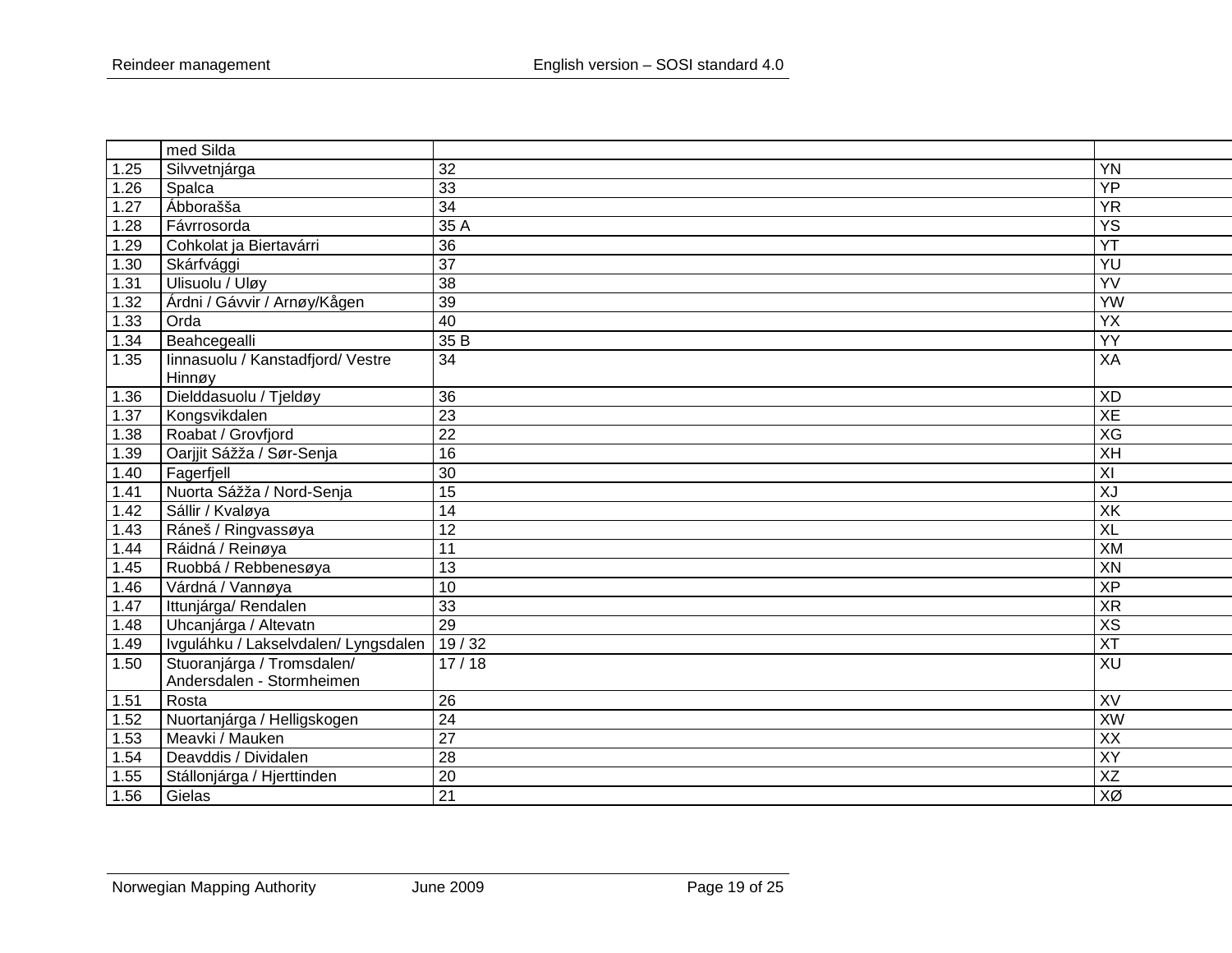| Kappfjell/Bindal/Kolbotn<br>Jillen - Njaarke<br><b>WB</b><br>20<br>$\overline{19}$<br>WD<br>Byrkije / Børgefjell<br>Røssåga/Toven/ Syv søstre<br>21<br>WF<br>Hierkiealma / Hestmannen /<br>23<br>WK<br>Strandtindene<br>22<br>WL<br>Ildgruben<br>Dunderland/Harodal/Glommen<br>$\overline{24}$<br>WN<br>$\overline{25}$<br>WP<br>Balvatn<br>Doukta<br>26<br><b>WR</b><br>$\overline{27}$<br>Stajggo - Habmer<br>WS<br>28<br>WX<br>Frostisen<br>29<br>WZ<br>Skjomen<br>$\overline{7}$<br>Gasken-Laante / Færen<br>VA<br>VF<br>8<br>Skæhkere / Skjækerfjell<br>$\overline{9}$<br>Låarte / Luru<br>VG<br>Luvlie-Njåavmesje / Østre-Namdal<br>VJ<br>10<br>Åarjel-Njaarke / Vestre-Namdal<br>11<br>VM<br><b>VR</b><br>Fovsen-Njaarke / Fosen<br>$\,6$<br>$\overline{3}$<br>Svahke / Elgå<br><b>UW</b><br>Gåebrie / Riast/Hylling<br>$\overline{2}$<br><b>UX</b><br>Saanti / Essand<br>UZ<br>1<br>UY<br>Femund<br>4<br>ØG<br>Trollheimen<br>ØA<br>Lom Tamreinlag<br>$\overline{OB}$<br>Vågå Tamreinlag<br>ØC<br>Fram Reinslag<br>ØE<br><b>Filefjell Reinlag</b> | $1.57$ | Voengelh-Njaarke / | 18 | <b>WA</b> |
|-----------------------------------------------------------------------------------------------------------------------------------------------------------------------------------------------------------------------------------------------------------------------------------------------------------------------------------------------------------------------------------------------------------------------------------------------------------------------------------------------------------------------------------------------------------------------------------------------------------------------------------------------------------------------------------------------------------------------------------------------------------------------------------------------------------------------------------------------------------------------------------------------------------------------------------------------------------------------------------------------------------------------------------------------------------|--------|--------------------|----|-----------|
|                                                                                                                                                                                                                                                                                                                                                                                                                                                                                                                                                                                                                                                                                                                                                                                                                                                                                                                                                                                                                                                           |        |                    |    |           |
|                                                                                                                                                                                                                                                                                                                                                                                                                                                                                                                                                                                                                                                                                                                                                                                                                                                                                                                                                                                                                                                           | 1.58   |                    |    |           |
|                                                                                                                                                                                                                                                                                                                                                                                                                                                                                                                                                                                                                                                                                                                                                                                                                                                                                                                                                                                                                                                           | 1.59   |                    |    |           |
|                                                                                                                                                                                                                                                                                                                                                                                                                                                                                                                                                                                                                                                                                                                                                                                                                                                                                                                                                                                                                                                           | 1.60   |                    |    |           |
|                                                                                                                                                                                                                                                                                                                                                                                                                                                                                                                                                                                                                                                                                                                                                                                                                                                                                                                                                                                                                                                           | 1.61   |                    |    |           |
|                                                                                                                                                                                                                                                                                                                                                                                                                                                                                                                                                                                                                                                                                                                                                                                                                                                                                                                                                                                                                                                           |        |                    |    |           |
|                                                                                                                                                                                                                                                                                                                                                                                                                                                                                                                                                                                                                                                                                                                                                                                                                                                                                                                                                                                                                                                           | 1.62   |                    |    |           |
|                                                                                                                                                                                                                                                                                                                                                                                                                                                                                                                                                                                                                                                                                                                                                                                                                                                                                                                                                                                                                                                           | 1.63   |                    |    |           |
|                                                                                                                                                                                                                                                                                                                                                                                                                                                                                                                                                                                                                                                                                                                                                                                                                                                                                                                                                                                                                                                           | 1.64   |                    |    |           |
|                                                                                                                                                                                                                                                                                                                                                                                                                                                                                                                                                                                                                                                                                                                                                                                                                                                                                                                                                                                                                                                           | 1.65   |                    |    |           |
|                                                                                                                                                                                                                                                                                                                                                                                                                                                                                                                                                                                                                                                                                                                                                                                                                                                                                                                                                                                                                                                           | 1.66   |                    |    |           |
|                                                                                                                                                                                                                                                                                                                                                                                                                                                                                                                                                                                                                                                                                                                                                                                                                                                                                                                                                                                                                                                           | 1.67   |                    |    |           |
|                                                                                                                                                                                                                                                                                                                                                                                                                                                                                                                                                                                                                                                                                                                                                                                                                                                                                                                                                                                                                                                           | 1.68   |                    |    |           |
|                                                                                                                                                                                                                                                                                                                                                                                                                                                                                                                                                                                                                                                                                                                                                                                                                                                                                                                                                                                                                                                           | 1.69   |                    |    |           |
|                                                                                                                                                                                                                                                                                                                                                                                                                                                                                                                                                                                                                                                                                                                                                                                                                                                                                                                                                                                                                                                           | 1.70   |                    |    |           |
|                                                                                                                                                                                                                                                                                                                                                                                                                                                                                                                                                                                                                                                                                                                                                                                                                                                                                                                                                                                                                                                           | 1.71   |                    |    |           |
|                                                                                                                                                                                                                                                                                                                                                                                                                                                                                                                                                                                                                                                                                                                                                                                                                                                                                                                                                                                                                                                           | 1.72   |                    |    |           |
|                                                                                                                                                                                                                                                                                                                                                                                                                                                                                                                                                                                                                                                                                                                                                                                                                                                                                                                                                                                                                                                           | 1.73   |                    |    |           |
|                                                                                                                                                                                                                                                                                                                                                                                                                                                                                                                                                                                                                                                                                                                                                                                                                                                                                                                                                                                                                                                           | 1.74   |                    |    |           |
|                                                                                                                                                                                                                                                                                                                                                                                                                                                                                                                                                                                                                                                                                                                                                                                                                                                                                                                                                                                                                                                           | 1.75   |                    |    |           |
|                                                                                                                                                                                                                                                                                                                                                                                                                                                                                                                                                                                                                                                                                                                                                                                                                                                                                                                                                                                                                                                           | 1.76   |                    |    |           |
|                                                                                                                                                                                                                                                                                                                                                                                                                                                                                                                                                                                                                                                                                                                                                                                                                                                                                                                                                                                                                                                           | 1.77   |                    |    |           |
|                                                                                                                                                                                                                                                                                                                                                                                                                                                                                                                                                                                                                                                                                                                                                                                                                                                                                                                                                                                                                                                           | 1.78   |                    |    |           |
|                                                                                                                                                                                                                                                                                                                                                                                                                                                                                                                                                                                                                                                                                                                                                                                                                                                                                                                                                                                                                                                           | 1.79   |                    |    |           |
|                                                                                                                                                                                                                                                                                                                                                                                                                                                                                                                                                                                                                                                                                                                                                                                                                                                                                                                                                                                                                                                           | 1.80   |                    |    |           |
|                                                                                                                                                                                                                                                                                                                                                                                                                                                                                                                                                                                                                                                                                                                                                                                                                                                                                                                                                                                                                                                           | 1.81   |                    |    |           |
|                                                                                                                                                                                                                                                                                                                                                                                                                                                                                                                                                                                                                                                                                                                                                                                                                                                                                                                                                                                                                                                           | 1.82   |                    |    |           |
|                                                                                                                                                                                                                                                                                                                                                                                                                                                                                                                                                                                                                                                                                                                                                                                                                                                                                                                                                                                                                                                           | 1.83   |                    |    |           |
| <b>RR</b><br>Rendal renselskap                                                                                                                                                                                                                                                                                                                                                                                                                                                                                                                                                                                                                                                                                                                                                                                                                                                                                                                                                                                                                            | 1.84   |                    |    |           |

## **1.2.34.2 <<CodeList>> ReindeerHusbandrySeasonArea**

<span id="page-19-0"></span>

| Nr | Code name                   | Definition/Description                                                                          | Code |
|----|-----------------------------|-------------------------------------------------------------------------------------------------|------|
|    | CodeList                    | didentifies whether the reindeer pasture area is suitable and is being used for spring grazing, |      |
|    | ReindeerHusbandrySeasonArea | I autumn grazing, etc.                                                                          |      |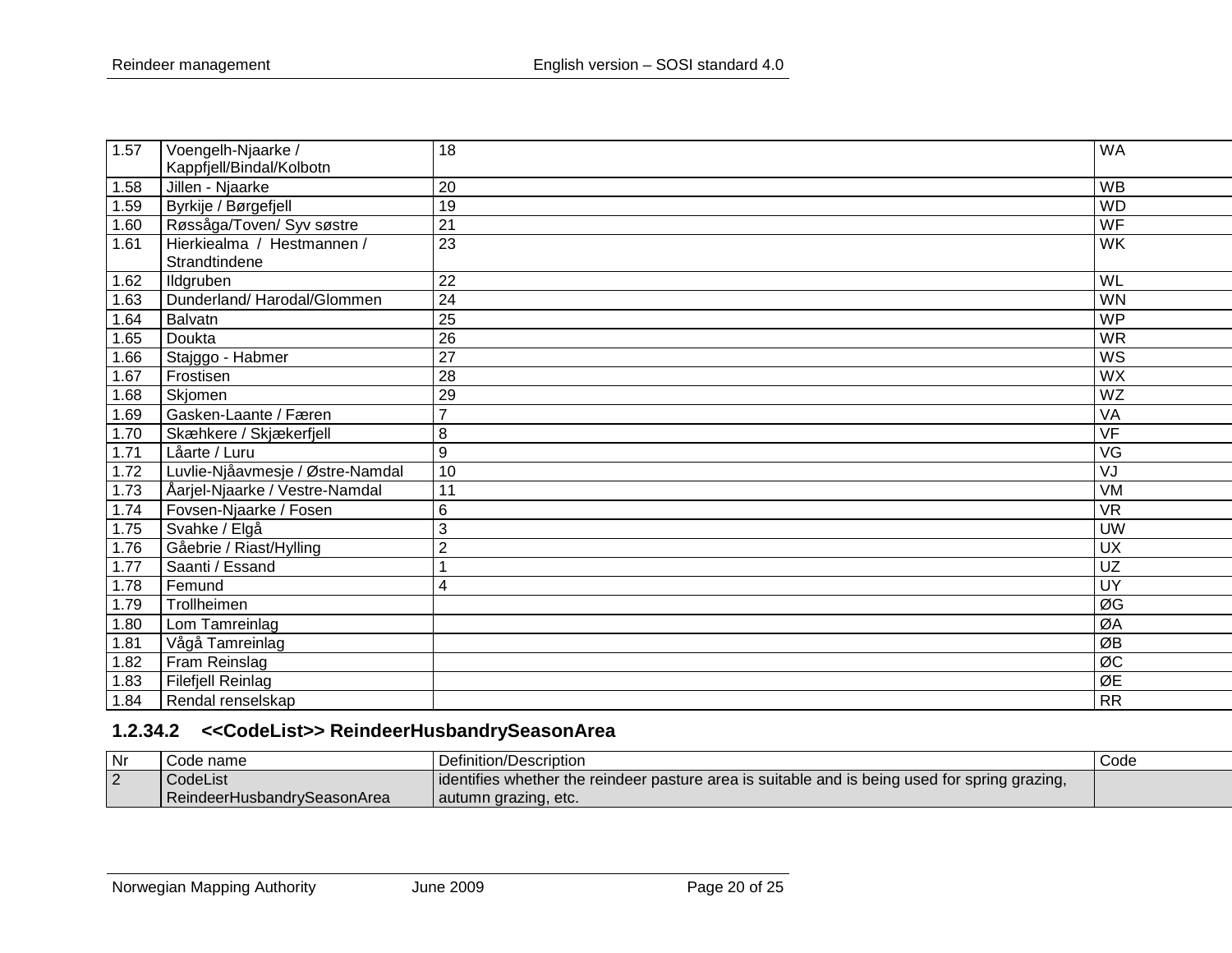| 2.1  | Spring pasture I         | Calving area and early spring area. The part of the spring area grazed first, where most of the<br>female reindeer stay during gestation and calving. Spare area for calving included.                                                              |    |
|------|--------------------------|-----------------------------------------------------------------------------------------------------------------------------------------------------------------------------------------------------------------------------------------------------|----|
| 2.2  | Spring pasture II        | Oksebeiteland og øvrig vårland, der okserein og fjorårskalver oppholder seg i kalvingstida. Hit<br>kan også kalver med simler trekke senere på våren.                                                                                               | 2  |
| 2.3  | Summer pasture I         | Midsummer area, central parts usually above the treeline, where the reindeer stay at the<br>height of summer and where they cover their needs for grazing, tranquility, cooler weather and<br>relief from insect harassment within short distances. |    |
| 2.4  | Summer pasture II        | Low-lying summer area, less central and/or less intensively-used areas.                                                                                                                                                                             |    |
| 2.5  | Autumn pasture I         | Mating land, those parts of the autumn area where the reindeer bulll collects female reindeer<br>during the mating season.                                                                                                                          |    |
| 2.6  | Autumn pasture II        | Early autumn land. Areas where the reindeer build up strength after the insect harassment<br>and disperse to look for mushrooms.                                                                                                                    | 6  |
| 2.7  | Autumn winter pasture I  | Intensively-used areas that are often covered with snow, making them inaccessible to reindeer<br>as winter progresses.                                                                                                                              |    |
| 2.8  | Autumn winter pasture II | Sporadically-used areas, used during the same period as autumn winter pasture 1                                                                                                                                                                     |    |
| 2.9  | Winter pasture I         | Late winter area, intensively-used areas that are normally not exposed to heavy snowfalls and<br>icing in mid and late winter                                                                                                                       |    |
| 2.10 | Winter pasture II        | Bull grazing land and other spring areas, where reindeer bulls and yearling calves stay during<br>calving time. Calves and female reindeer may also move to these areas later on in spring.                                                         | 10 |

# **1.2.34.3 <<CodeList>> TypeOfReindeerHusbandryFacility**

<span id="page-20-0"></span>

| Nr             | Code name                              | Definition/Description                                                                            | Code |
|----------------|----------------------------------------|---------------------------------------------------------------------------------------------------|------|
| $\overline{3}$ | CodeList                               | specification of the type of technical facility established in connection with rough grazing      |      |
|                | <b>TypeOfReindeerHusbandryFacility</b> |                                                                                                   |      |
| 3.1            | Cordoning fence, permanent             | Permanent fence for keeping out reindeer, for example between two reindeer grazing areas,         |      |
|                |                                        | to prevent mixing of herds.                                                                       |      |
| 3.2            | Temporary cordoning fence              | Mobile cordoning fence erected when required.                                                     |      |
| 3.3            | Grazing enclosure fence                | Fencing surrounding an area where reindeer are rounded up/kept for feeding or before being        |      |
|                |                                        | driven into the work enclosure                                                                    |      |
| $3.4$          | Capture arm??                          | Guide fence for rounding up reindeer.                                                             |      |
| 3.5            | <b>Bridge</b>                          | Bridge constructed to cross a river by car, usually a four-wheel drive, in connection with        |      |
|                |                                        | reindeer husbandry.                                                                               |      |
| 3.6            | Reindeer husbandry road                | Road built for reindeer husbandry, e.g. to reindeer facility. Not necessarily of a high standard. | l 6  |
|                |                                        | Also drive tracks.                                                                                |      |
| 3.7            | Boat transportation for reindeer       | Sailing route for transportation of reindeer by barge.                                            |      |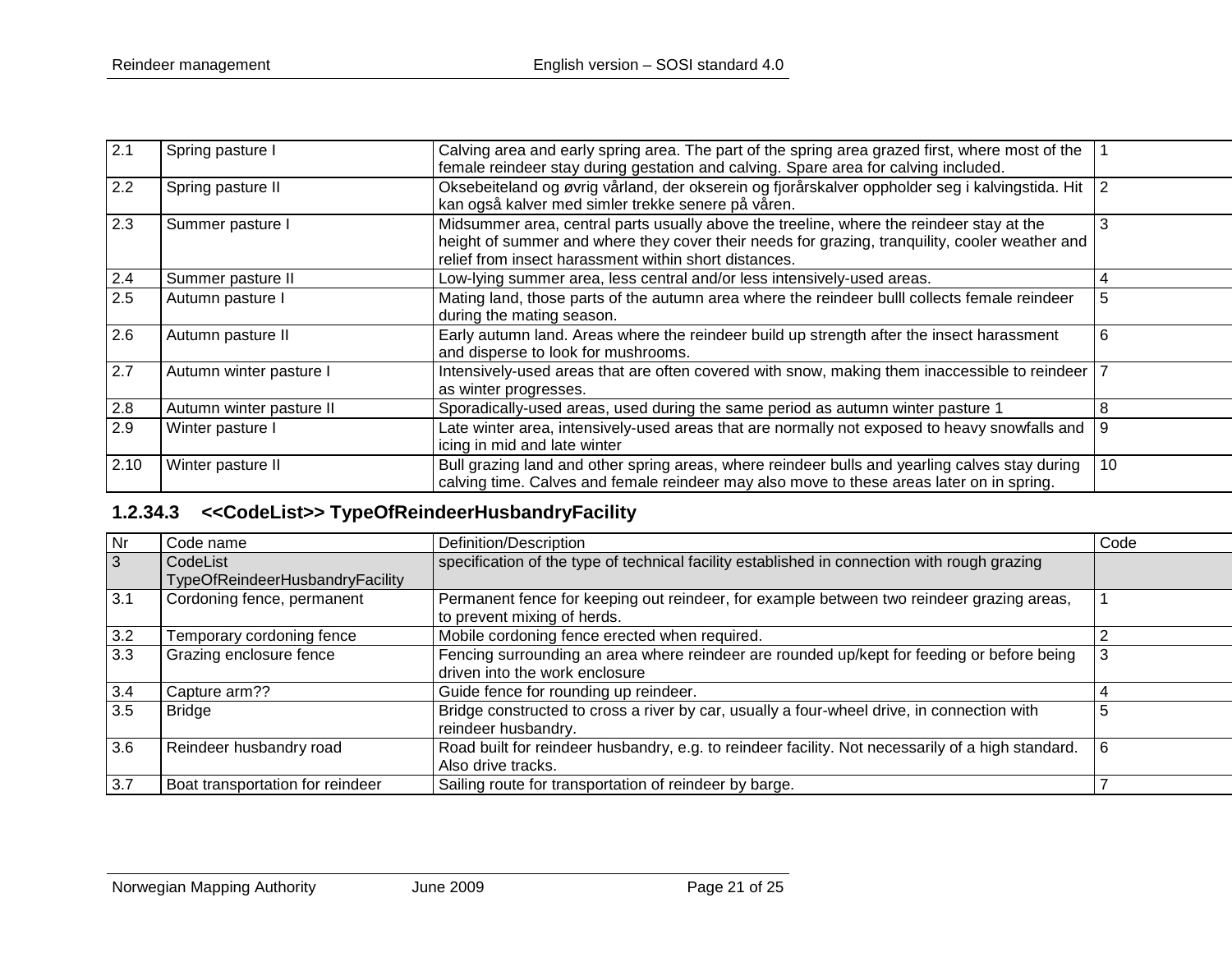| 3.8  | Reindeer facility in general             |                                                                                                                                                                    | 8  |
|------|------------------------------------------|--------------------------------------------------------------------------------------------------------------------------------------------------------------------|----|
| 3.9  | Branding/tagging fence                   | Fencing where branding/tagging of reindeer is carried out.                                                                                                         | 10 |
| 3.10 | Separation/loading fence, reindeer       | Fencing used for separation of reindeer and loading of reindeer for transportation to the<br>slaughterhouse or other location. May be in use several times a year. |    |
| 3.11 | Combined fence<br>(tagging/slaughtering) | Fencing used for both branding/tagging?? and slaughtering of reindeer.                                                                                             | 12 |
| 3.12 | Field slaughtering facility              | Fencing used when slaughtering reindeer in the field.                                                                                                              | 13 |
| 3.13 | Mobile work fence                        | Mobile work fence erected when required. Erection may take place without official permission.<br>The fence must be removed after use.                              | 14 |
| 3.14 | House for reindeer herders               | Private house for reindeer herders, either main residence or seasonal residence. Ordinary<br>standard.                                                             | 15 |
| 3.15 | Herder's shed/cabin, warming hut         | Cabin used by the people who tend the rendeer herd. Constructed in areas where the reindeer 16<br>stay for a length of time.                                       |    |
| 3.16 | Much used tent site                      | Site used annually for temporary habitation in tents/lavvos(traditional Sami tents, resembling<br>teepees).                                                        | 17 |
| 3.17 | Turf hut                                 | House with earth walls.                                                                                                                                            | 18 |
| 3.18 | Boathouse/storeroom                      | Building constructed in connection with a herder's cabin/house for storage.                                                                                        | 19 |

#### **1.2.34.4 <<CodeList>> ReindeerPastureAreaID**

| Nr             | Code name                        | Definition/Description                    | Code |
|----------------|----------------------------------|-------------------------------------------|------|
| $\overline{4}$ | CodeList                         | identification of a reindeer pasture area |      |
|                | ReindeerPastureArealD            |                                           |      |
| 4.1            | Nuorta-Finnmárku / Øst-Finnmark  |                                           |      |
| 4.2            | Oarje-Finnmárku / Vest-Finnmark  |                                           |      |
| 4.3            | Tromsa / Troms                   |                                           |      |
| 4.4            | Nordlánda / Nordlaanden/Nordland |                                           | W    |
| 4.5            | Noerhte-Trøndelagen / Nord-      |                                           |      |
|                | Trøndelag                        |                                           |      |
| 4.6            | Sør-Trøndelag and Hedmark        |                                           |      |
| 4.7            | Tamreinlag                       |                                           | Ø    |
| 4.8            | Rendalen                         |                                           | R    |

#### <span id="page-21-0"></span>**1.2.34.5 <<CodeList>> ReindeerPastureUserID**

<span id="page-21-1"></span>

| Nr                                      | าame<br>~               | /Descriptior<br>Jefinition/l<br>---                                                               | Code |
|-----------------------------------------|-------------------------|---------------------------------------------------------------------------------------------------|------|
| $\overline{\phantom{0}}$<br>$\mathbf b$ | $\overline{\mathbf{u}}$ | $\sim$<br>indicates which<br>nactura<br>pasture district uses the pa<br>n reindeer<br>asiure area |      |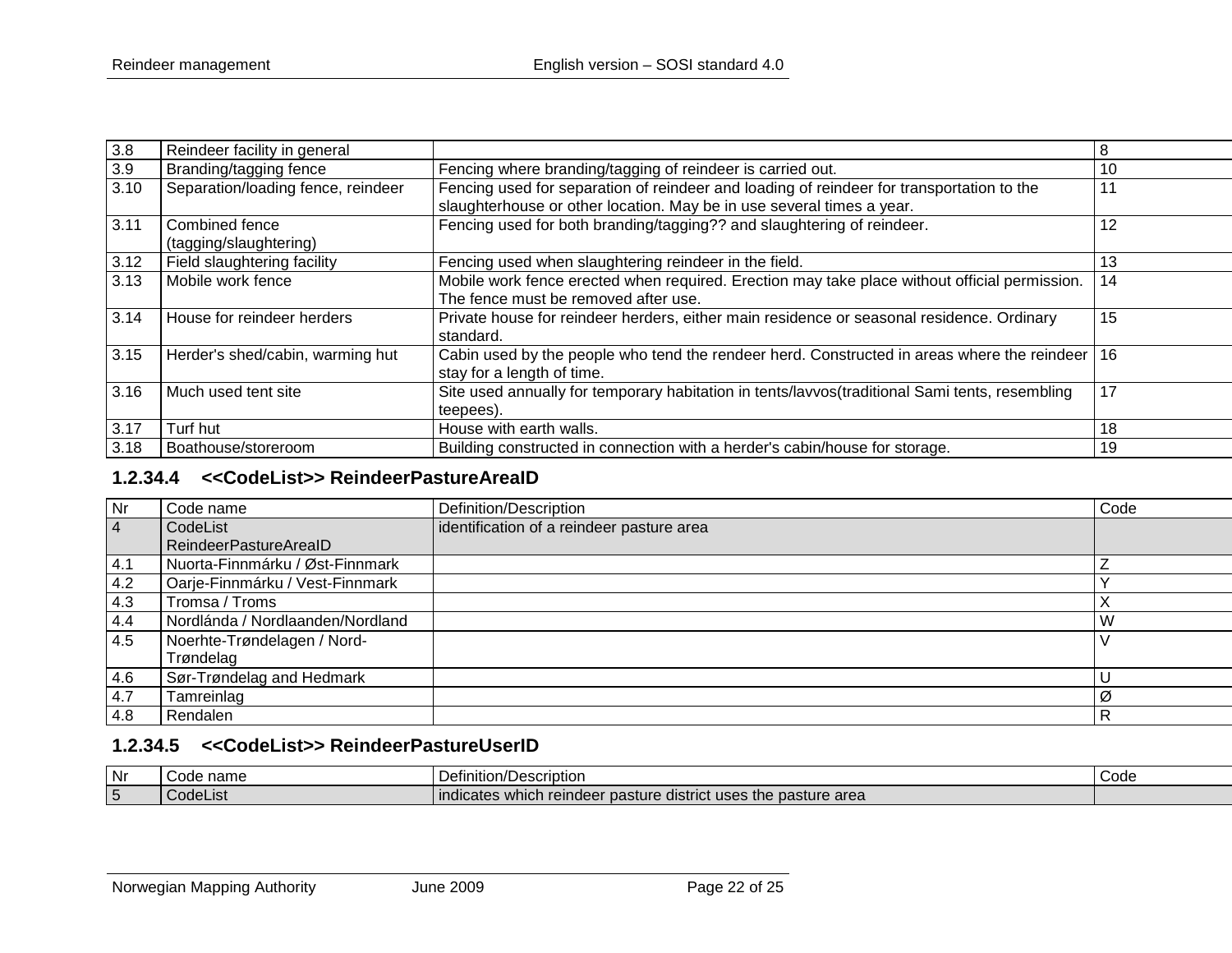|      | ReindeerPastureUserID               |                  |                          |
|------|-------------------------------------|------------------|--------------------------|
| 5.1  | Nuorta Mátta-Várjjat / Østre Sør-   | 1/2/3            | ZA                       |
|      | Varanger                            |                  |                          |
| 5.2  | Beacheveai / Pasvik                 | 5A/5C            | ZB                       |
| 5.3  | Oarjjit Mátta-Várjjat / Vestre Sør- | 4/5B             | $\overline{z}$           |
|      | Varanger                            |                  |                          |
| 5.4  | Várjatnnjárga / Varangerhalvøya     | 5D/6             | ZD                       |
| 5.5  | Rággonjárga                         | $\overline{7}$   | $\overline{ZE}$          |
| 5.6  | Olggut ?orgaš / Oarje-Deatnu /      | 9                | $\overline{\mathsf{ZF}}$ |
|      | Nordkinnhalvøya / Vestertana        |                  |                          |
| 5.7  | Siskkit ?orgaš ja Lágesduottar /    | 13               | ZG                       |
|      | Ifjordfjellet                       |                  |                          |
| 5.8  | Spierttanjárga                      | 14               | $\overline{ZH}$          |
| 5.9  | Spierttagáisá                       | 14 A             | $\overline{ZJ}$          |
| 5.10 | Kárášjoga oarjjabealli / Karasjok   | 16               | ZL                       |
|      | vestre distrikt                     |                  |                          |
| 5.11 | Kárašjoga nuortabealli / Karasjok   | 17               | ΖÅ                       |
|      | østre distrikt                      |                  |                          |
| 5.12 | Sállan / Sørøy                      | 19               | <b>YA</b>                |
| 5.13 | Fálá / Kvaløy                       | 20               | $\overline{Y}$           |
| 5.14 | Gearretnjárga                       | $\overline{21}$  | YC                       |
| 5.15 | Fiettar                             | $\overline{22}$  | YD                       |
| 5.16 | Seainnus/Návggastat                 | 23               | <b>YE</b>                |
| 5.17 | Oarje-Sievju / Seiland Vest         | 24A              | YF                       |
| 5.18 | Nuorta-Sievju / Seiland Øst         | $\overline{24B}$ | $\overline{YG}$          |
| 5.19 | Stierdná / Stjernøya                | $\overline{25}$  | YH                       |
| 5.20 | Beaskádas                           | $\overline{41}$  | ΥI                       |
| 5.21 | Lákkonjárga                         | 26               | YJ                       |
| 5.22 | Joahkonjárga                        | $\overline{27}$  | YK                       |
| 5.23 | Cuokcavuotna / Bergsfjord           | 28               | YL                       |
| 5.24 | Seakkesnjárga ja Sildá / Frakfjord  | 29               | <b>YM</b>                |
|      | med Silda                           |                  |                          |
| 5.25 | Silvvetnjárga                       | 32               | <b>YN</b>                |
| 5.26 | Spalca                              | 33               | YP                       |
| 5.27 | Ábborašša                           | $\overline{34}$  | <b>YR</b>                |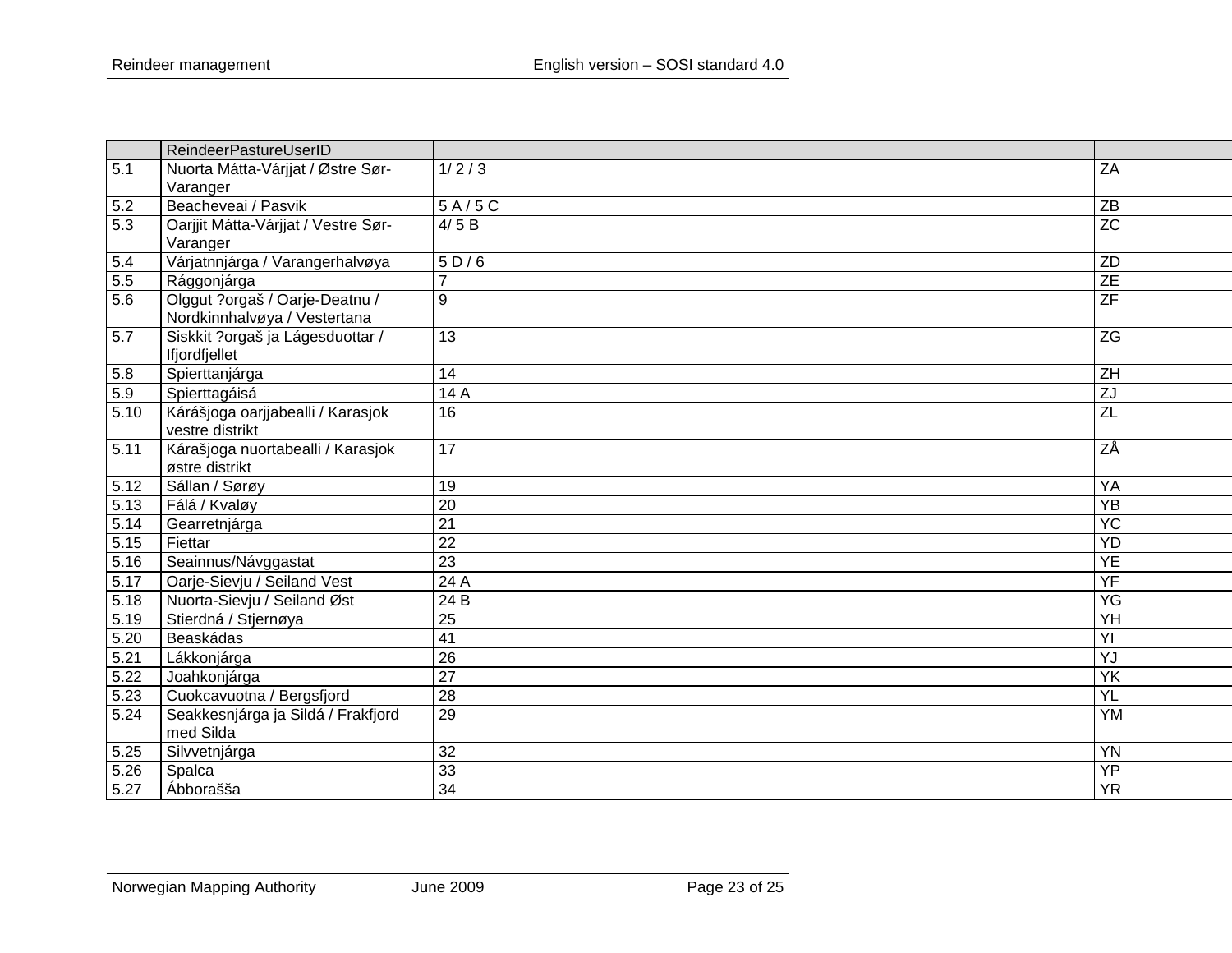| 5.28              | Fávrrosorda                          | 35A             | $\overline{YS}$ |
|-------------------|--------------------------------------|-----------------|-----------------|
| 5.29              | Cohkolat ja Biertavárri              | 36              | <b>YT</b>       |
| 5.30              | Skárfvággi                           | $\overline{37}$ | YU              |
| 5.31              | Ulisuolu / Uløy                      | $\overline{38}$ | $\overline{YV}$ |
| 5.32              | Árdni / Gávvir / Arnøy/Kågen         | 39              | <b>YW</b>       |
| $5.\overline{33}$ | Orda                                 | 40              | $\overline{YX}$ |
| 5.34              | Beahcegealli                         | 35B             | $\overline{YY}$ |
| 5.35              | linnasuolu / Kanstadfjord/ Vestre    | $\overline{34}$ | XA              |
|                   | Hinnøy                               |                 |                 |
| 5.36              | Dielddasuolu / Tjeldøy               | 36              | <b>XD</b>       |
| 5.37              | Kongsvikdalen                        | $\overline{23}$ | XE              |
| 5.38              | Roabat / Grovfjord                   | $\overline{22}$ | XG              |
| 5.39              | Oarjjit Sážža / Sør-Senja            | 16              | XH              |
| 5.40              | Fagerfjell                           | 30              | $\overline{X}$  |
| 5.41              | Nuorta Sážža / Nord-Senja            | 15              | $\overline{XJ}$ |
| 5.42              | Sállir / Kvaløya                     | $\overline{14}$ | XK              |
| 5.43              | Ráneš / Ringvassøya                  | $\overline{12}$ | XL              |
| 5.44              | Ráidná / Reinøya                     | 11              | XM              |
| 5.45              | Ruobbá / Rebbenesøya                 | 13              | XN              |
| 5.46              | Várdná / Vannøya                     | 10              | $X$ P           |
| 5.47              | Ittunjárga/ Rendalen                 | 33              | $X\overline{R}$ |
| 5.48              | Uhcanjárga / Altevatn                | 29              | $\overline{xs}$ |
| 5.49              | Ivguláhku / Lakselvdalen/ Lyngsdalen | 19/32           | $\overline{XT}$ |
| 5.50              | Stuoranjárga / Tromsdalen/           | 17/18           | XU              |
|                   | Andersdalen - Stormheimen            |                 |                 |
| 5.51              | Rosta                                | 26              | XV              |
| 5.52              | Nuortanjárga / Helligskogen          | $\overline{24}$ | XW              |
| 5.53              | Meavki / Mauken                      | $\overline{27}$ | $\overline{XX}$ |
| 5.54              | Deavddis / Dividalen                 | $\overline{28}$ | XY              |
| 5.55              | Stállonjárga / Hjerttinden           | $\overline{20}$ | XZ              |
| 5.56              | Gielas                               | $\overline{21}$ | $X\emptyset$    |
| 5.57              | Voengelh-Njaarke /                   | $\overline{18}$ | <b>WA</b>       |
|                   | Kappfjell/Bindal/Kolbotn             |                 |                 |
| 5.58              | Jillen - Njaarke                     | 20              | <b>WB</b>       |
| 5.59              | Byrkije / Børgefjell                 | 19              | <b>WD</b>       |